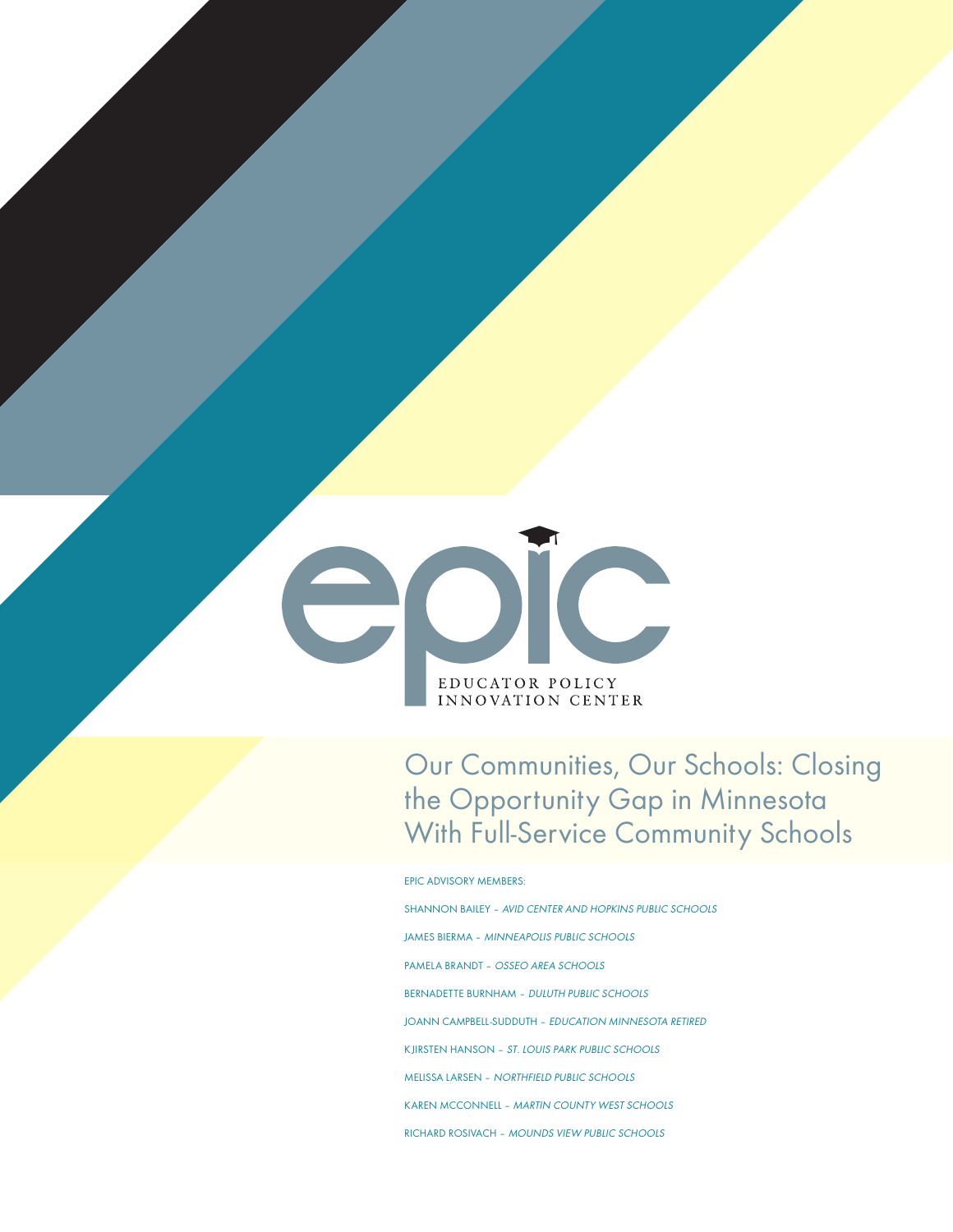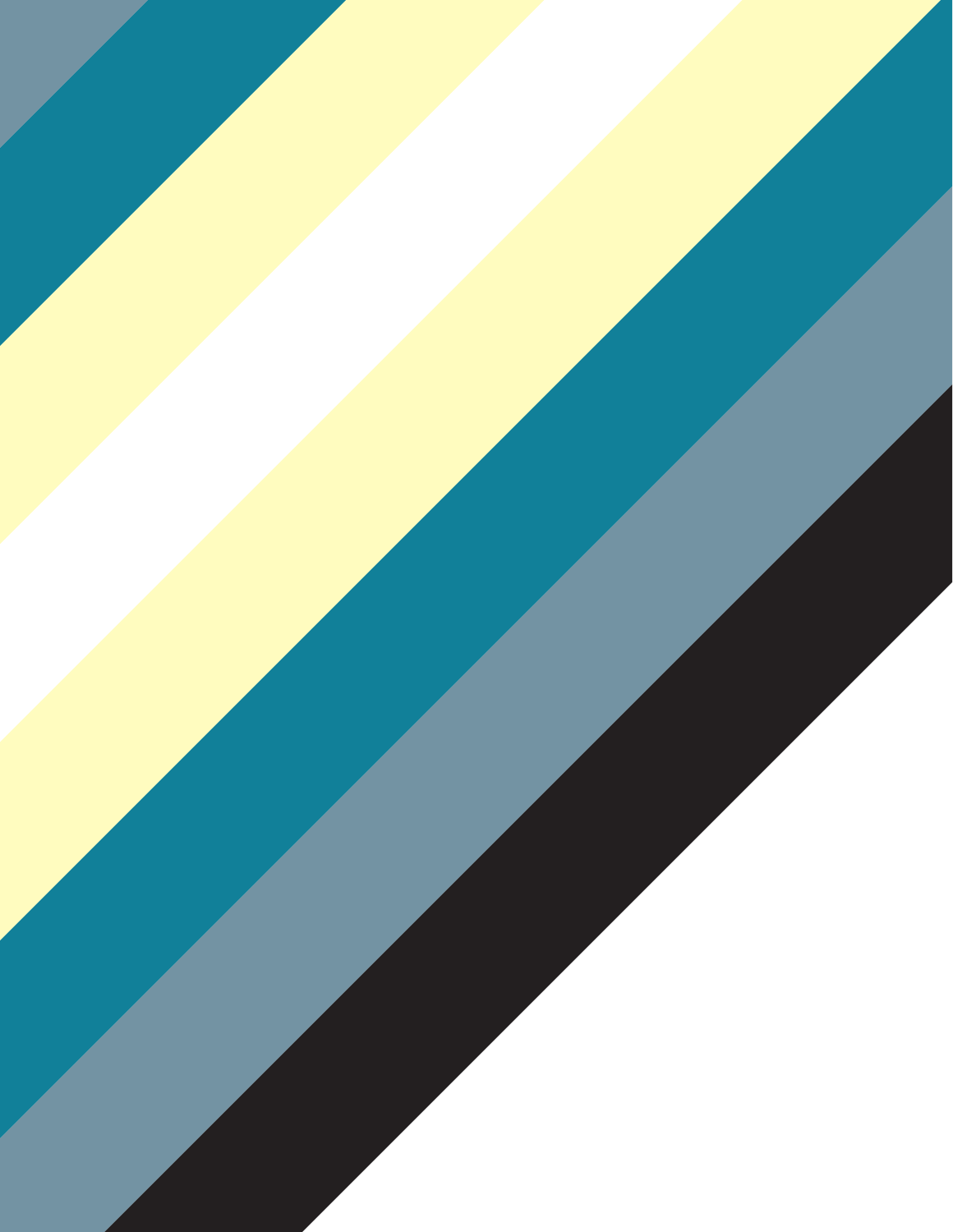## Our Communities, Our Schools: Closing the Opportunity Gap in Minnesota With Full-Service Community Schools

| IV. Impact of Community Schools on Educational Outcomes and Community Strength11 |
|----------------------------------------------------------------------------------|
|                                                                                  |
|                                                                                  |
| VII. What Parents, Educators, Unions, and Community Leaders Can Do Together17    |
| VIII. Opportunities to Expand Full-Service Community Schools in Minnesota 20     |
|                                                                                  |
|                                                                                  |
|                                                                                  |
|                                                                                  |
| XIII. Full-Service Community Schools Competitive Grant Information28             |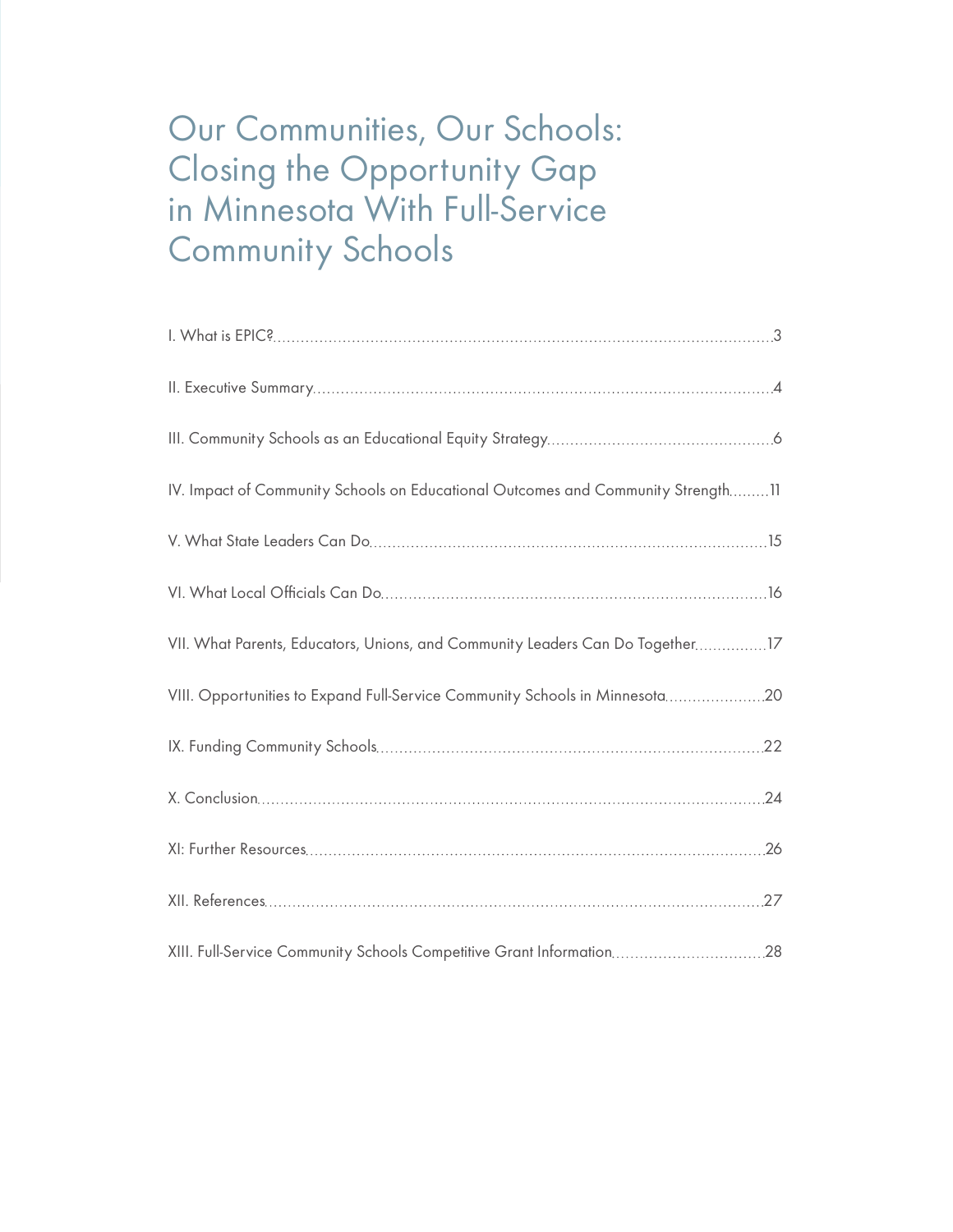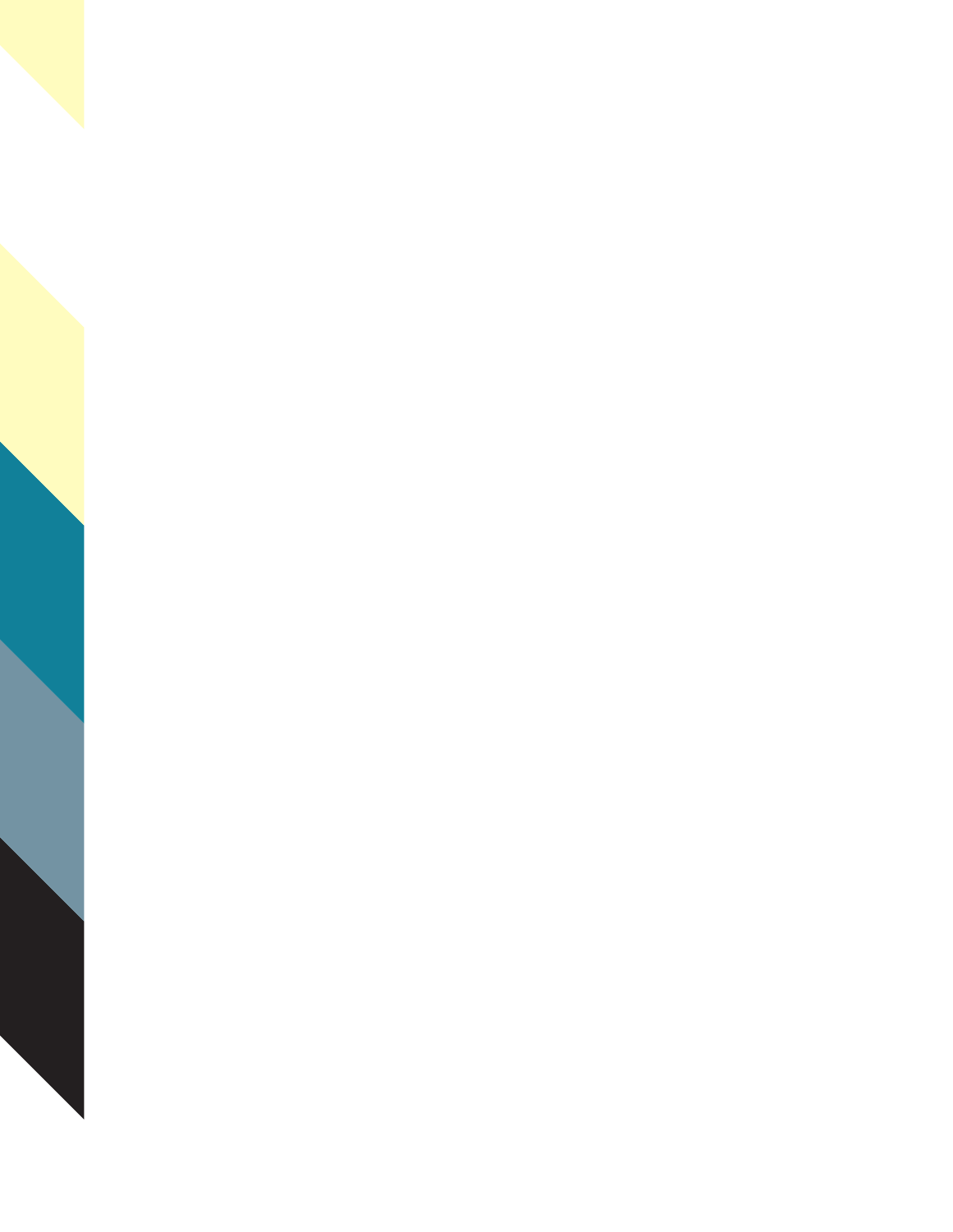## I. What is EPIC?

The Educator Policy Innovation Center, or EPIC, was founded by Education Minnesota to bring together teams of experienced educators to provide research-proven solutions to the challenges facing Minnesota schools. The teams perform a comprehensive review of academic literature on a given issue and share their own relevant experiences. After discussing the academic literature and its real-world implications for students, the educators recommend policies to meet the challenge. The coupling of sound academic research with actual classroom experience means the policies recommended by EPIC are uniquely valuable because they combine the best from academia and real-world practical experience.

The EPIC research teams are open to all members of Education Minnesota because practicing educators are the experts when it comes to education policy. However, the voice of the educator has often been absent in education policy discussions. CEOs, some academics or politicians proclaim what is best for education with no grounding or experience in how their proposals affect real classrooms with actual students. As a result, our schools are hampered by disjointed, inefficient and at-times harmful state and federal policies.

Educators live every day with these policies. EPIC ensures policy makers will now have access to the best academic research and the thinking of front-line educators on the most pressing issues in education.

#### THE EPIC FULL-SERVICE COMMUNITY SCHOOLS TEAM

The EPIC full-service community schools team collectively has almost two centuries of teaching experience. These educators work with a broad range of students—from students in elementary to high school, special education, English learners, and gifted and talented. They hold a broad range of positions—classroom teachers, school nurses, social workers, school counselors, and college-readiness instructors.

Their collective experience and wisdom is reflected in their recommendations for creating more full-service community schools in Minnesota.

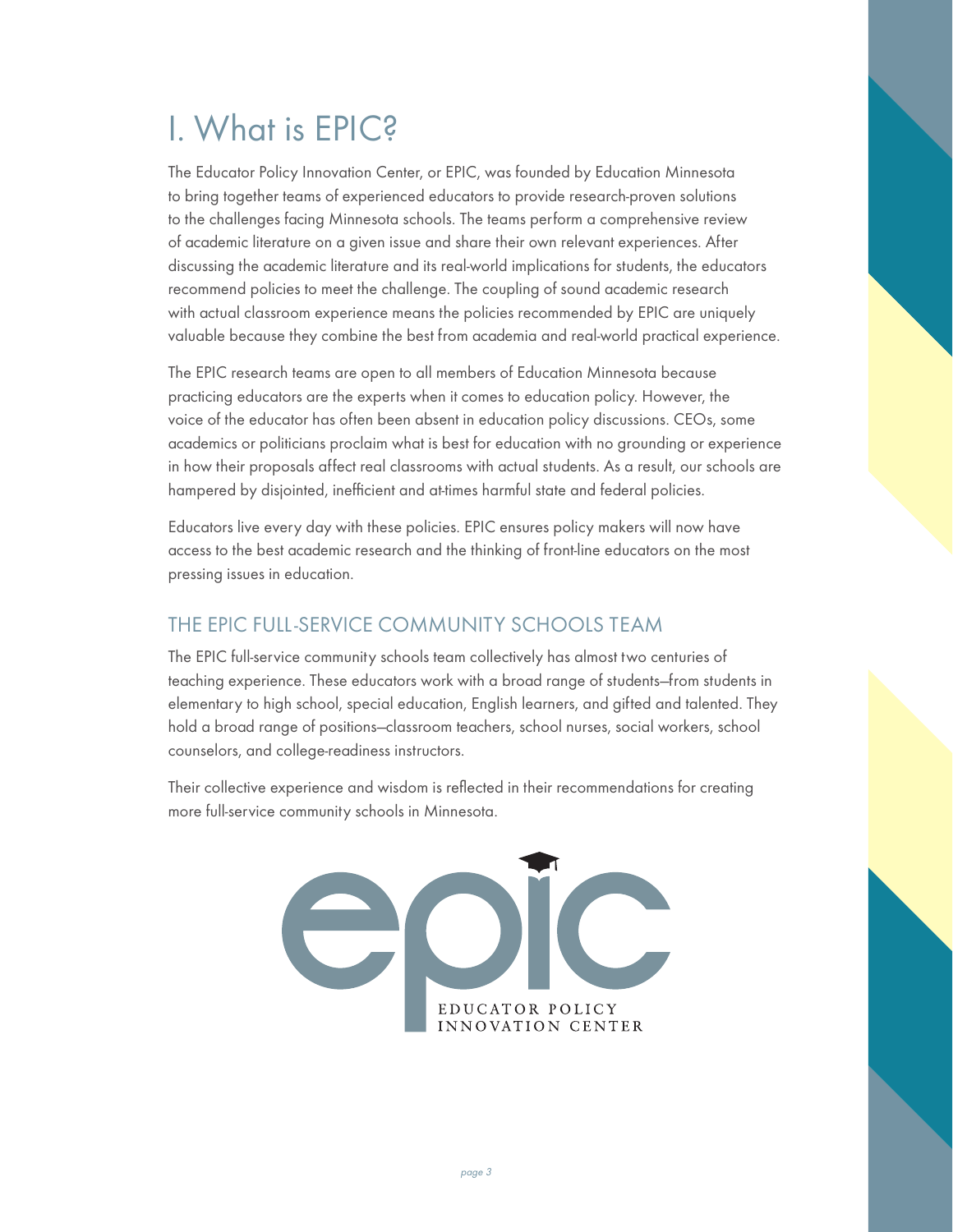## II. Executive Summary

## WHY FULL-SERVICE COMMUNITY SCHOOLS?

While many students across Minnesota receive an excellent education, too often children of color and children from under-resourced families don't realize the same educational benefits and outcomes as their peers. For more than a decade, advocates and public officials have tried to change this by emphasizing No Child Left Behind strategies—relying on standardized tests, narrowing curriculum and placing schools in competition with each other. This has failed to produce widespread improvement. Full-service community schools offer a better path to equity and excellence by welcoming community members as partners in school improvement, bringing community services into the school, and empowering the people closest to students to examine disparities and target racial and economic opportunity gaps.

There is no question that Minnesota's educational outcomes are inequitable. Even though national test scores suggest that many Minnesotan children of color are doing as well as, or better, than students of color in most other states, unconscionable racial gaps remain. Beyond test scores, Minnesota sees deep, unacceptable gaps in school readiness, health outcomes, discipline rates, and graduation rates. These gaps reflect many social and economic injustices evident throughout the United States. Schools alone have not been able to fully close these societal gaps with standardized testing or competition-focused policies. That is why Minnesota needs a more effective school improvement framework that directly addresses opportunity gaps at the root of the racial and economic injustices in our state.

## HOW FULL-SERVICE COMMUNITY SCHOOLS WORK

A full-service community school engages families, teachers, and other community members to identify the strengths and needs that affect student success. Doing so requires attention not just inside the school, but also to the good work being done by others in the community.

A community school might, for example, bring more health services into the building, expand access to translation services, adopt a restorative practice approach to discipline, and take a variety of other equity-oriented steps to identify and respond to all of the different factors that help or hinder learning.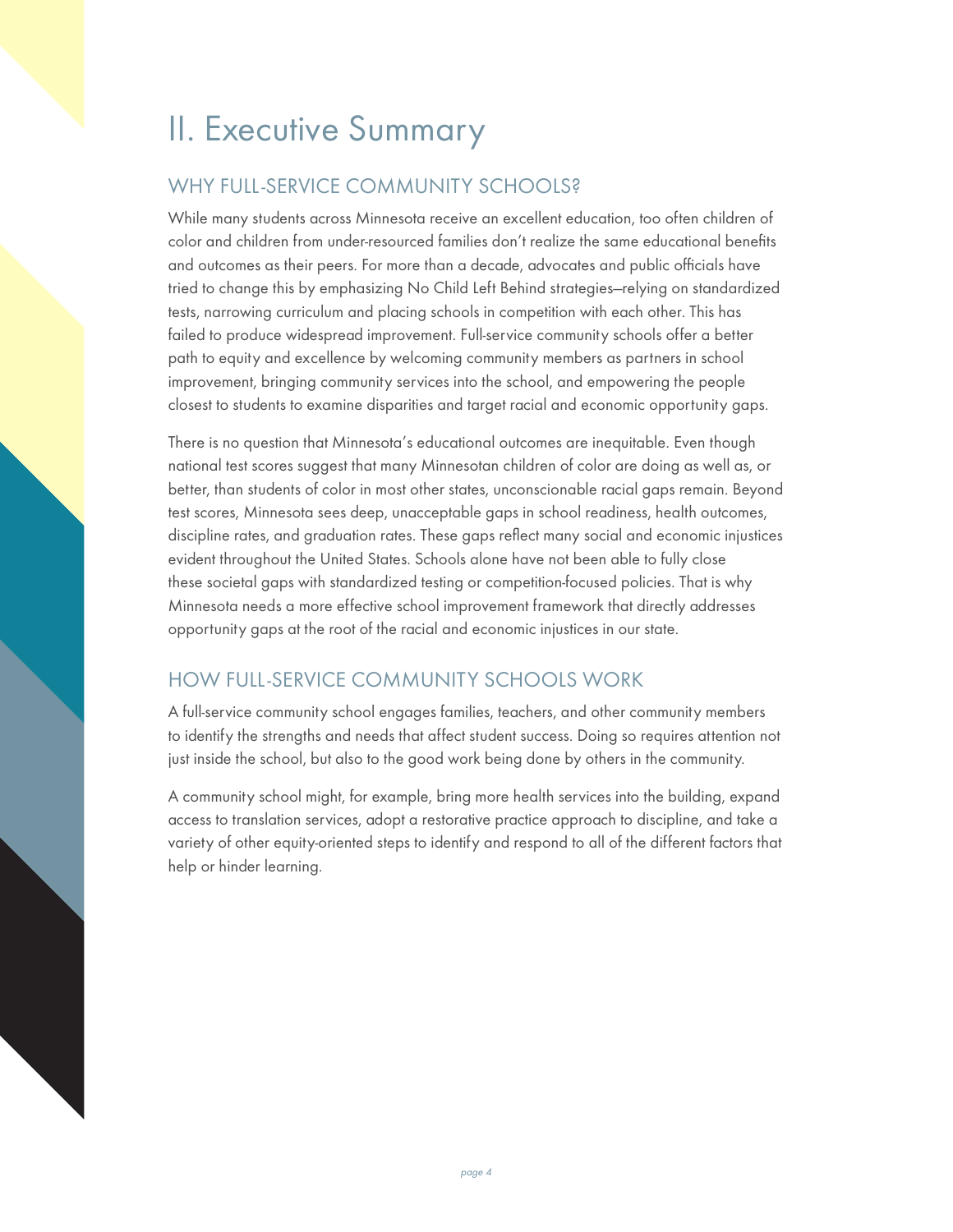### FULL-SERVICE COMMUNITY SCHOOLS CLOSE OPPORTUNITY AND ACHIEVEMENT GAPS

True community schools recognize that excellence for marginalized students will require many strategies and forms of support, which must be targeted appropriately to each group of students. As they bring services into the school and help students learn and grow outside school walls, they also continually examine outcomes and make adjustments based on how well the strategy is working. Minnesota has a handful of schools and programs that are effectively implementing the full-service community schools model and seeing results. Students of color and under-resourced students in these schools are "beating the odds," attaining educational outcomes more in line with their more privileged peers.

For Minnesota to truly achieve systemic educational equity, schools and communities must have strategies and support to do what's best for the specific children who are there. We have tried top-down technocracy; we have tried counterproductive competition. It is time for a more authentic approach, rooted in each community and based on positive collaboration between those with the greatest stake in success for all students.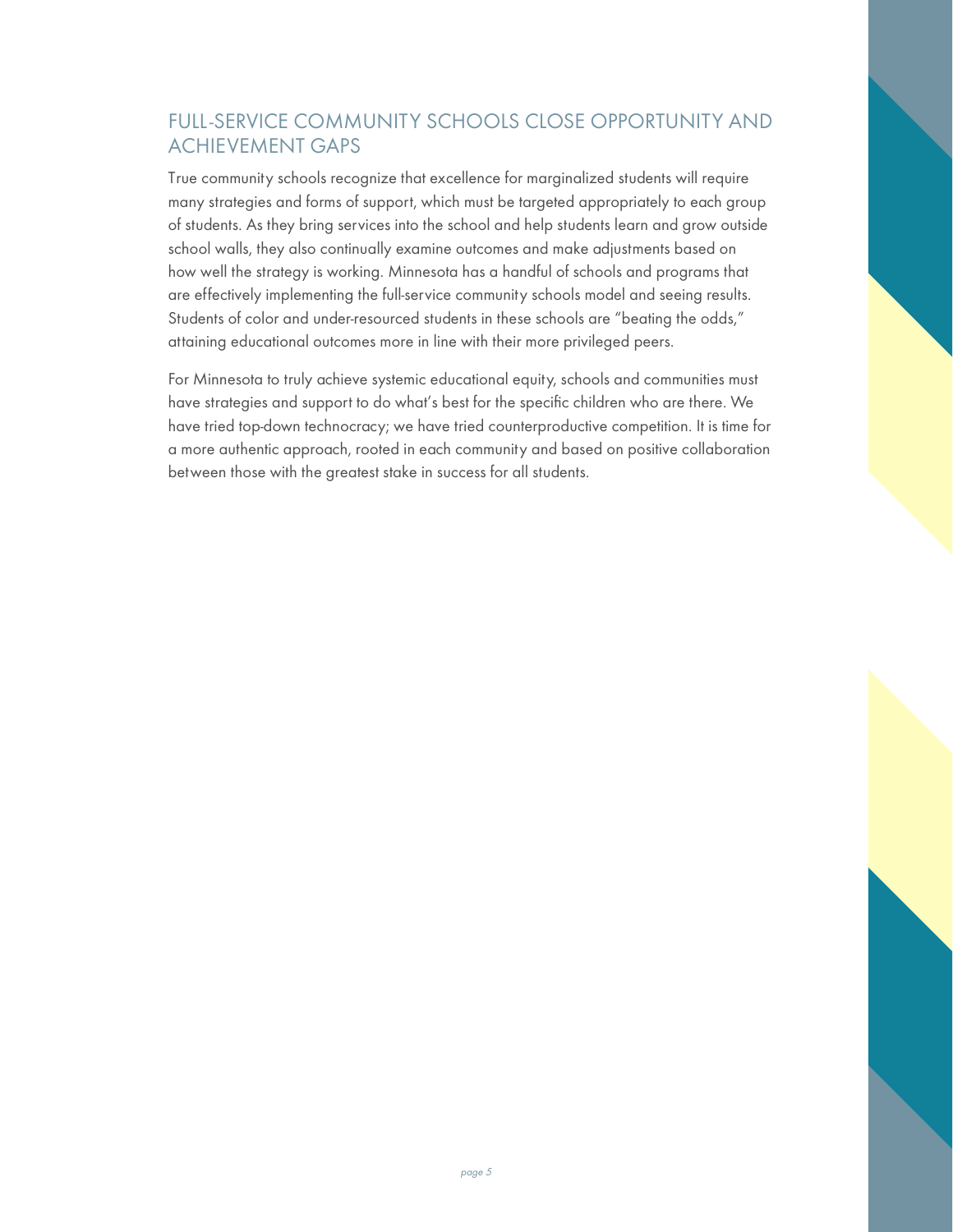## III. Community Schools as an Educational Equity Strategy

#### DEFINITIONS

#### OPPORTUNITY GAP:

"The opportunity gap is the disparity in access to quality schools and the resources needed for all children to be academically successful."

– The National Opportunity to Learn Campaign

#### EDUCATIONAL EQUITY

"Fairness achieved through systematically assessing and addressing disparities in opportunities and outcomes."

– The Urban Strategies Council

#### FULL-SERVICE COMMUNITY SCHOOLS

"A community school is both a place and a set of partnerships between the school and other community resources. Its integrated focus on academics, health and social services, youth and community development, and community engagement leads to improved student learning, stronger families and healthier communities. Community schools offer a personalized curriculum that emphasizes real-world learning and community problem-solving. Schools become centers of the community and are open to everyone—all day, every day, evenings, and weekends.

Using public schools as hubs, community schools bring together many partners to offer a range of supports and opportunities to children, youth, families, and communities."

-- The Coalition for Community Schools

The full-service community school strategy is an educational equity strategy that places the needs of students of color and students in poverty at the center of analysis and decision-making in school improvement. The community school needs assessment examines opportunity gaps and looks at systematic disparities affecting student achievement. By addressing disparities at the community level, community schools target the root causes of inequities affecting the public school system.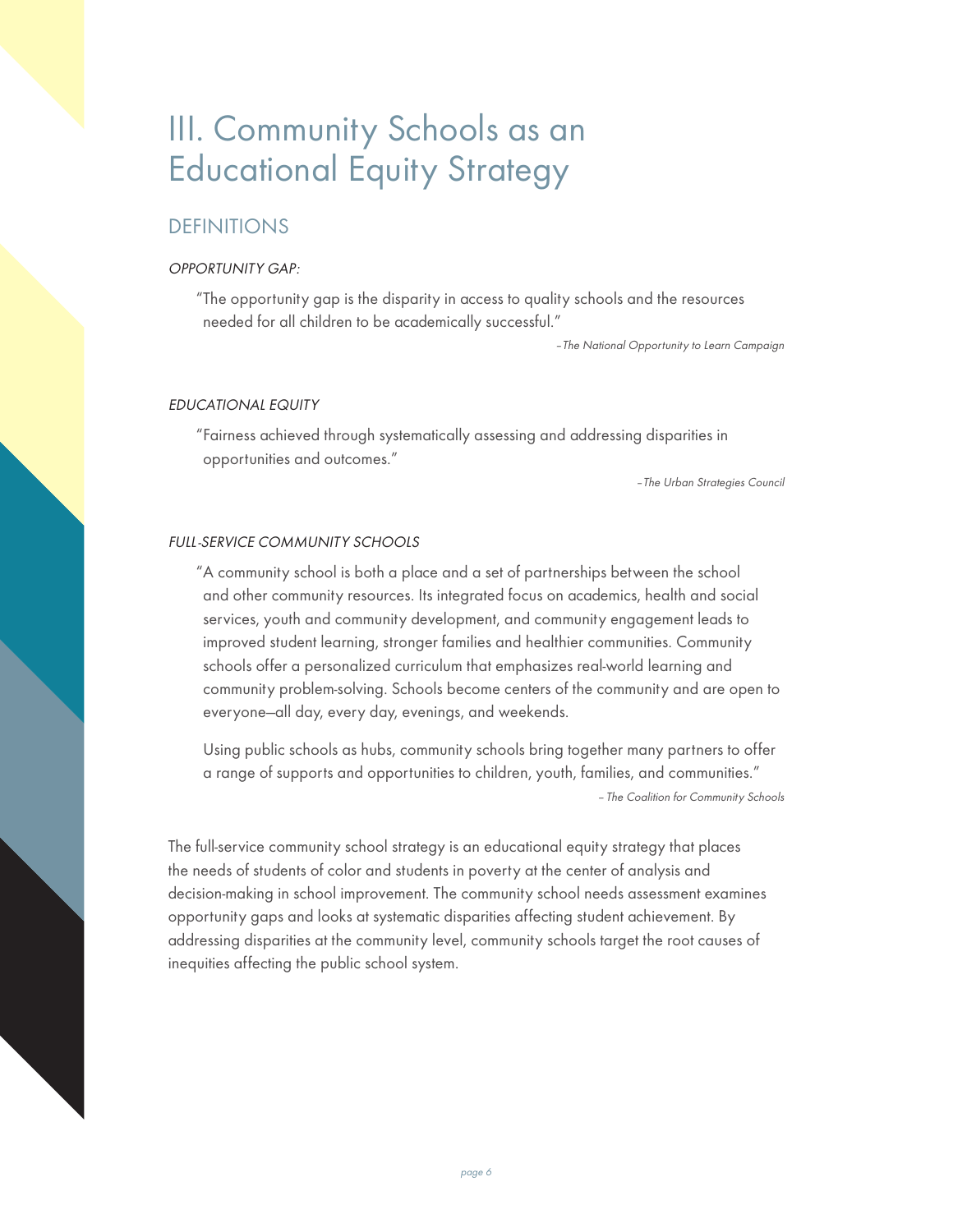## HOW COMMUNITY SCHOOLS WORK:

Full-service community schools are more than schools with wrap-around services. They are foundations for the entire community and their families. As described by the Coalition for Community Schools: "Community school partners work to achieve these results: Children are ready to enter school; students attend school consistently; students are actively involved in learning and their community; families are increasingly involved with their children's education; schools are engaged with families and communities; students succeed academically; students are healthy—physically, socially, and emotionally; students live and learn in a safe, supportive, and stable environment, and communities are desirable places to live."

A full-service community school identifies and recruits partner organizations that also serve the specific school's students and families. This allows the school and its partners to better address the community's needs, harness its strengths, and coordinate program and service delivery. Typically, many of the partners will co-locate services at the school, which facilitates access to their services. For students and families to receive the greatest benefit from the model, several key groups must work together to examine needs and disparities, and work together to close opportunity gaps hindering academic achievement.

The Coalition for Community Schools identifies criteria. A community schools strategy creates the structure and culture needed to ensure fulfillment of the following six conditions:

- •Early childhood programs are available to nurture growth and development.
- •The school offers a core instructional program delivered by qualified teachers; instruction is organized around a challenging curriculum anchored by high standards and expectations for students.
- •Students are motivated and engaged in learning—in both school and community settings—before, during, and after school and in the summer.
- •The basic physical, mental, and emotional health needs of young people and their families are recognized and addressed.
- •Parents, families, and school staff demonstrate mutual respect and engage in effective collaboration.
- Community engagement, together with school efforts, promotes a school climate that is safe, supportive, and respectful and connects students to a broader learning community.

These are unique strategies that offer a comprehensive approach to solving opportunity gaps that are persistent in many communities (Melaville, et al., 2011).

Furthermore, full-service community schools differ from traditional school improvement strategies in the following ways, as outlined by the Center for Popular Democracy.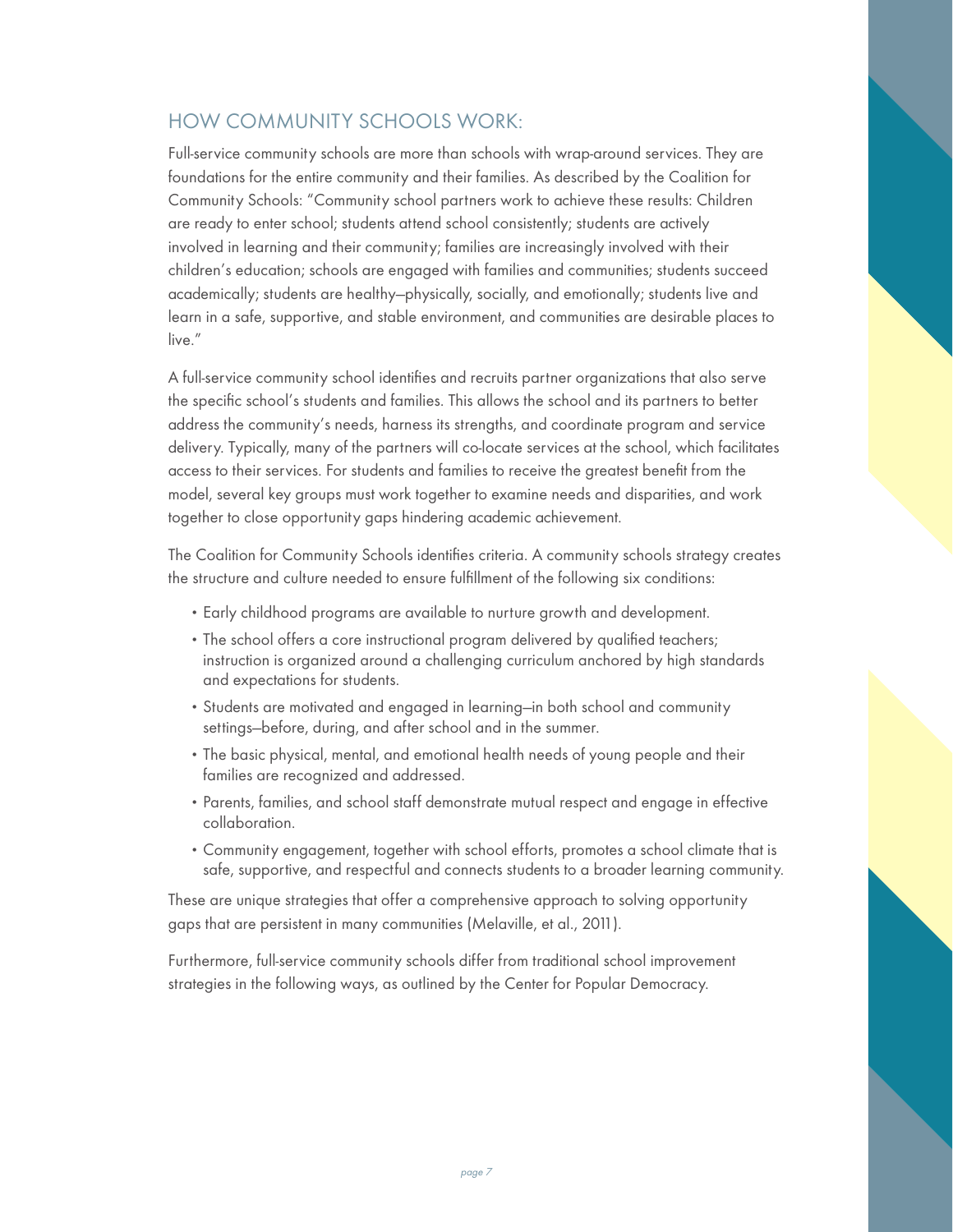| <b>STRATEGIES</b>    | <b>FULL-SERVICE</b><br><b>COMMUNITY SCHOOLS</b>                                                                                                                                                                                                                                                                                                                                                 | <b>TRADITIONAL SCHOOLS</b>                                                                                                                                                                                                                                                                                                                       |
|----------------------|-------------------------------------------------------------------------------------------------------------------------------------------------------------------------------------------------------------------------------------------------------------------------------------------------------------------------------------------------------------------------------------------------|--------------------------------------------------------------------------------------------------------------------------------------------------------------------------------------------------------------------------------------------------------------------------------------------------------------------------------------------------|
| Academics            | Provide their students<br>with a rich, rigorous<br>curriculum that is culturally<br>relevant, supports them in<br>developing critical thinking<br>skills, and offers them the<br>opportunity to explore<br>a variety of subjects, far<br>beyond those covered<br>by standardized tests.<br>Academic support and<br>enrichment activities are<br>offered after school hours<br>for all students. | Curriculum during the<br>school day and after-<br>school is shaped by the<br>content of standardized<br>tests, which often carry<br>high stakes for students,<br>teachers, and schools.<br>Non-tested subjects, like<br>art, music and sports,<br>are diminished. There<br>may be few after-school<br>enrichment activities for all<br>students. |
| Community engagement | Parents and community<br>members are empowered<br>to make decisions about<br>how the community school<br>will be run every step<br>of the way. Partnerships<br>between school leaders<br>and community leaders<br>are what make community<br>schools work.                                                                                                                                      | Real community<br>engagement is absent<br>from the functioning<br>of the school. Apart<br>from parent/teacher<br>conferences and the PTA,<br>community members are<br>excluded from school<br>decision-making.                                                                                                                                   |
| Social services      | Community schools<br>provide a variety of<br>services, from health care,<br>to child care, to adult<br>education, to arts and<br>music. These programs are<br>for the benefit of all. The<br>school is the hub or center<br>of its neighborhood.                                                                                                                                                | The school building is<br>closed mid-afternoon,<br>and can't be used for any<br>other programs. Families<br>may have to travel far<br>to access all the social<br>services they need, which<br>is a burden to everyone.                                                                                                                          |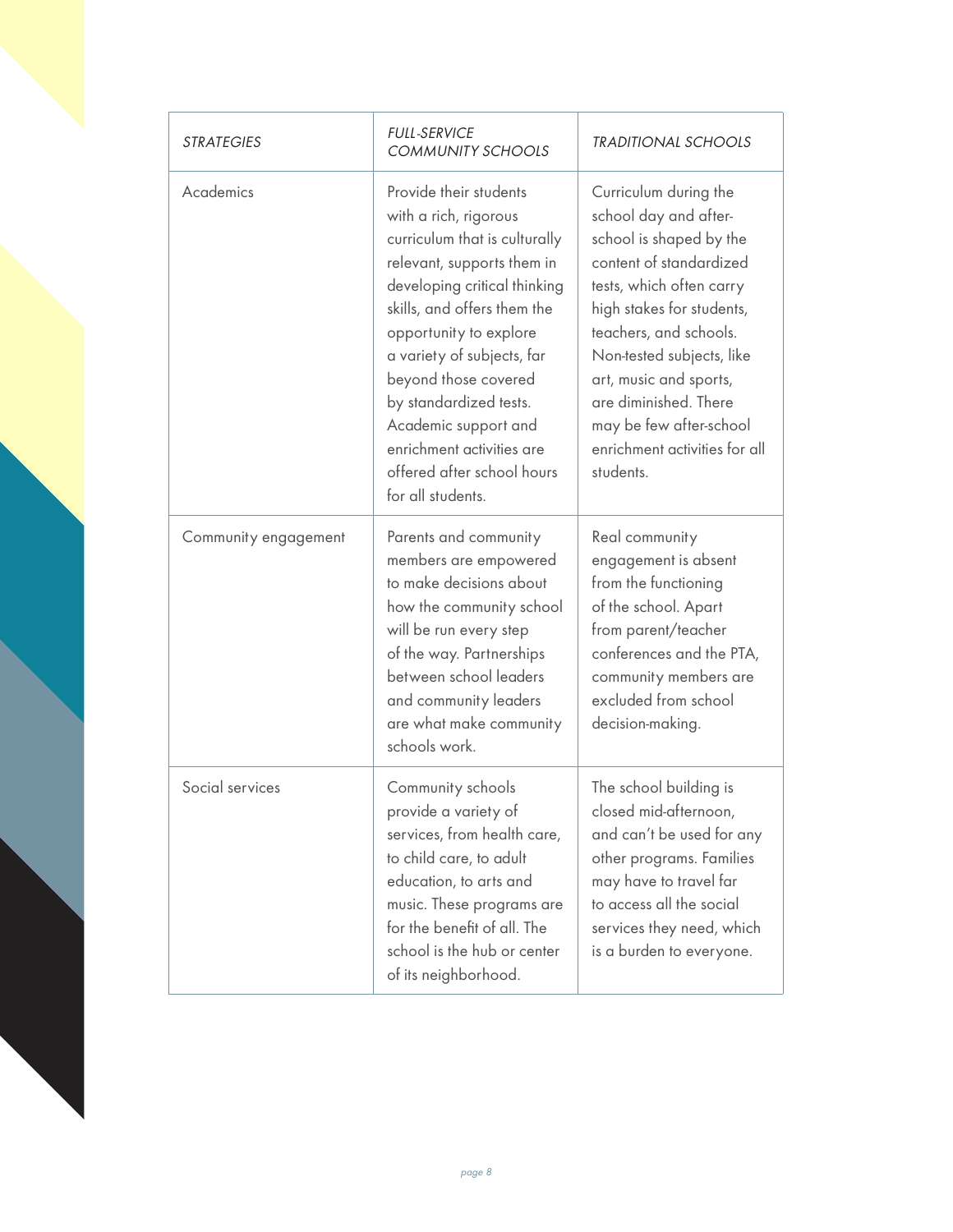#### **STRUCTURE**

Several elements combine to help community schools succeed. This section lays out some of the most important components, in roughly chronological order, for a school that has recently decided to use the community schools framework.

#### 1. EARLY ENGAGEMENT AND NEEDS ASSESSMENT

The first major step in adopting the community schools framework is examining opportunity gaps and assets of the school's community. This is called an "initial community assessment." This includes gathering data and information about the many factors—health, housing, family employment, in-school services, curriculum—that can affect students' ability and willingness to learn in the classroom ("Community School Toolkit," 2014). Community engagement is vital at this stage, and each school must be proactive and creative in reaching out to families and community leaders who have previously faced barriers to engaging with the school. (These barriers could include pragmatic factors such as work schedules that don't align with the timing of school-run activities, as well as more personal factors such as painful or hostile experiences with the school system in the past.) The assessment should also examine the school itself, considering factors such as school climate, discipline practices, academic enrichment opportunities, and cultural relevance of the curriculum.

When making sense of this information, participants should also look at the effects on different groups of students. This includes, for example, disaggregating data by race rather than only considering averages for the whole student population. Understanding the differences between student populations is critical to tailoring the appropriate strategy.

#### 2. IDENTIFYING COMMUNITY PARTNERS

Many communities in Minnesota already include organizations providing necessary services and building on existing strengths. These organizations can be either public or private. Many are often looking for new ways to reach the people they want to serve and work with. Partnering with schools provides these organizations a direct way to work with students and families. Community schools recruit and welcome groups whose work lines up with the priorities revealed by the initial community assessment (Community Schools Toolkit, 2014).

Sometimes this takes the form of creating a permanent facility for a community partner within the school (e.g. converting existing space into a community clinic), and other times it means bringing community partners in regularly to provide their services (Melaville, et al., 2011). Ultimately, the goal is to ensure that the school's work with its community partners improves the ability of both to address the factors that interfere with student learning.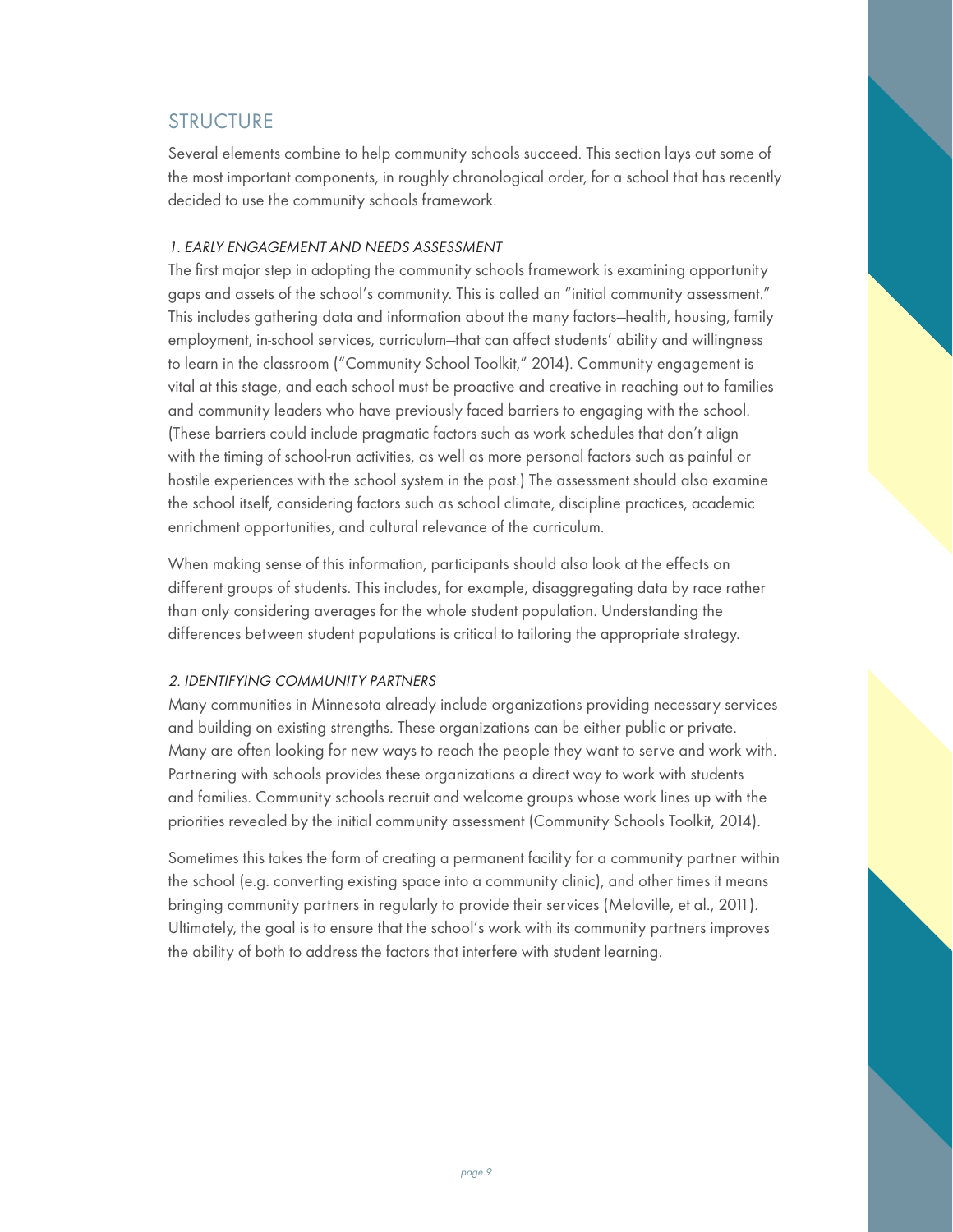#### 3. SITE COORDINATORS

Community schools often develop relationships with dozens of partner organizations, collect and analyze data from several sources, improve the provision of services the school already offers, and coordinate many staff members' activities. As a result, the process of overseeing the community schools effort is a full-time job. As such, the role of site coordinator is vital to the success of the framework at each school ("Strategic Alignment," 2015).

#### 4. REGULAR EVALUATION AND ADAPTATION

Also vital to the success of the community schools framework is regular collection of data and information about the factors identified during the initial assessment, to track progress and make appropriate changes (Melaville, et al., 2011). Again, this information should be disaggregated wherever possible to gauge progress for students of color and students in poverty in the school. Adaptations, too, should reflect the needs of targeted student groups to ensure that the school is on a path to provide equity for all.

The full-service community schools approach recognizes that achieving a universal goal (for example, academic excellence for all students) may require the use of several different approaches and resources targeted to specific populations, such as ensuring translation services are available for families still learning English, (Concept paper: "Building an equity framework for full service community schools and Promise Neighborhood schools," 2012). Evaluating and adapting the programs and partnerships that the school offers provides the highest level of effectiveness for all students.

The structure of full-service community schools provides the backbone for educational equity by closing opportunity gaps within the school community. By aligning needed services for students and families, kids come to class more prepared to learn, more physically healthy, and less distracted.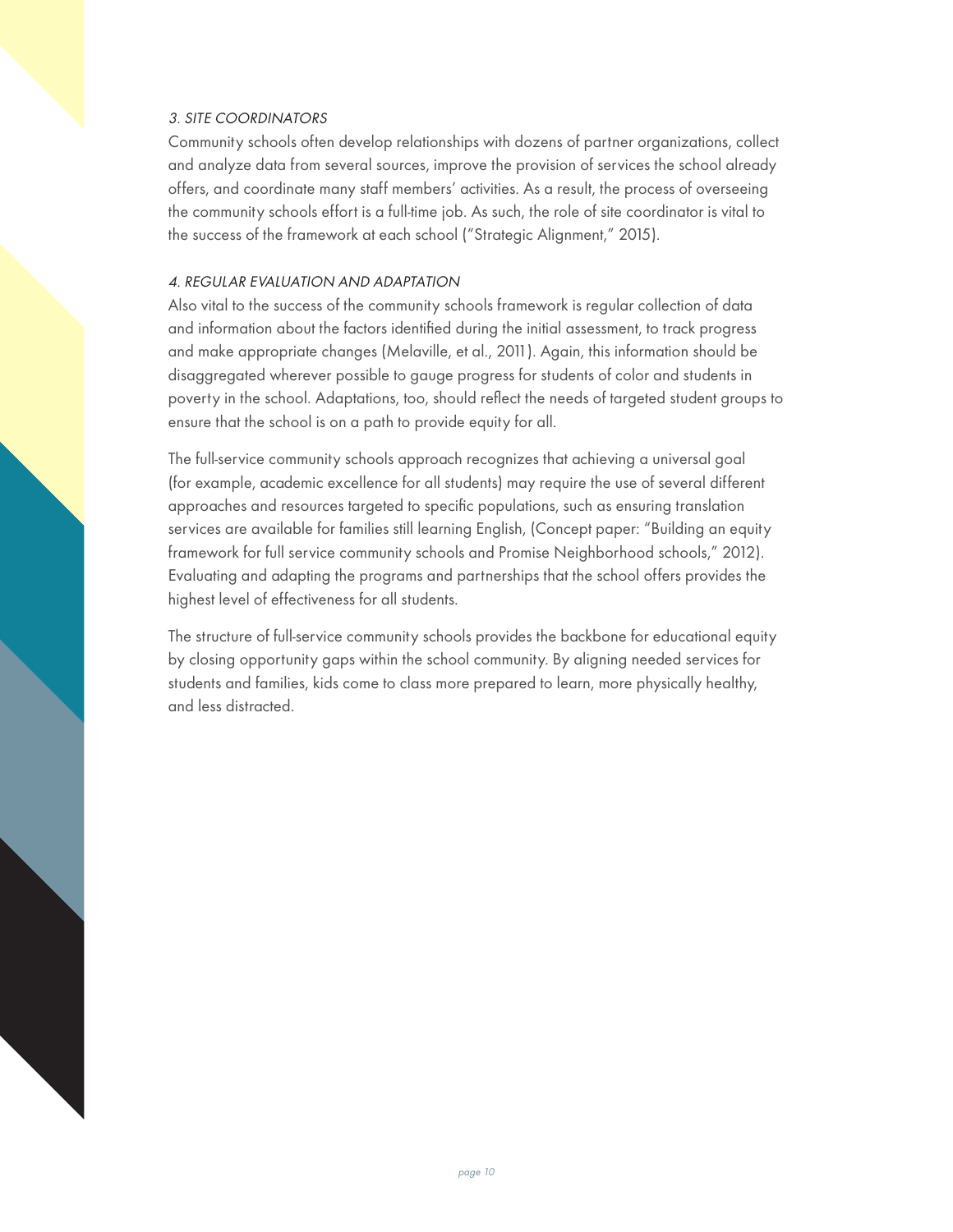## IV. Impact of Community Schools on Educational Outcomes and Community Strength

The community schools framework rests, in part, on the assumption that addressing school culture and non-academic factors can have a significant impact on academic factors. This, combined with improved academic programs, has produced a wide range of positive outcomes for students, particularly students of color or those who live in poverty, in both nonacademic and academic areas.

#### RESULTS IN MINNESOTA

Communities, including Brooklyn Center and Duluth in Minnesota, are successfully using this model as a strategy to tackle the opportunity gap, and they are seeing results. These communities are transforming their schools to respond to the needs of their children, families, and neighbors.

#### MYERS-WILKINS COMMUNITY SCHOOL IN DULUTH

Myers-Wilkins was an early adopter of the community school framework in 1998.

Parents, community members, and staff realized the impact poverty was having on children's emotional well-being and academics and they banded together to look for ways to address the neighborhood and school needs.

Myers-Wilkins, formerly the Grant Community School Collaborative, started out by mostly offering after-school and summer enrichment opportunities for students and families by partnering with various community organizations. About 78 percent of neighbors surveyed said that was the biggest need—quality activities for children in the neighborhood, according to the collaborative.

Now, nine organizations provide the institutional backbone of the collaborative. Dozens of others bring in community instructors, college-age tutors, summer theater camp volunteers, and a variety of other leaders who provide extracurricular academic and cultural experiences for students and community members.

Myers-Wilkins is also working with Blue Cross and Blue Shield to create a community health hub at the school, with community health workers to be employed on site.

The collaborative is a concept that is driven by the leadership of those directly affected by the success of the school—the families and the neighborhood. As the community needs change, the collaborative responds to those changes.

Family and community engagement has increased. According to data from the Myers-Wilkins Community School Collaborative, about 50 to 60 family and community events were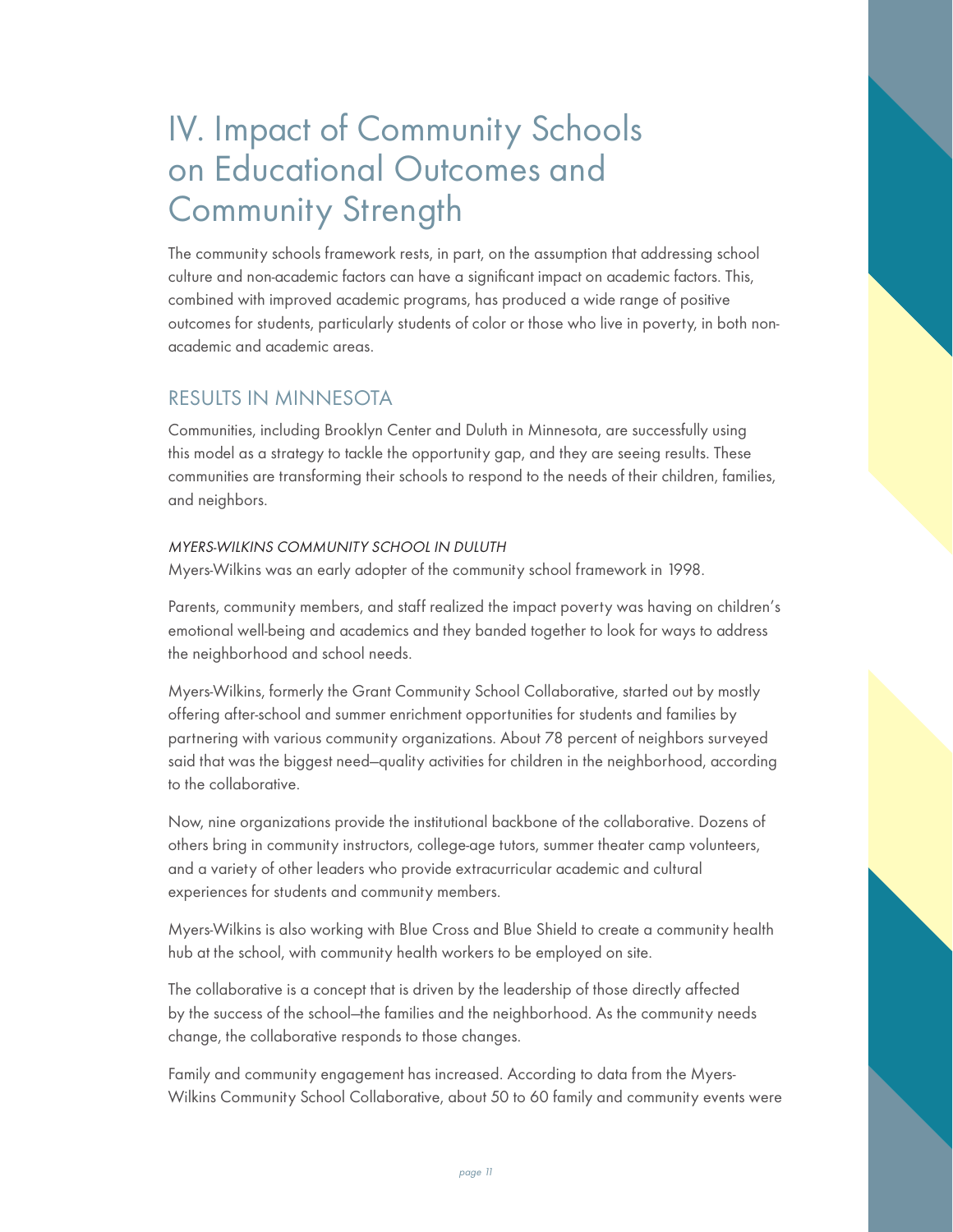planned for the 2014-15 school year. Some, like the fall powwow and an event featuring Malcom X's daughter Malaak Shabazz, attracted more than 400 people. Volunteerism is high. In 2014, more than 100 volunteers served more than 1,700 hours at the school; 30 work study students worked 2,200 hours, according to the collaborative.

Myers-Wilkins also has one of the highest rates of parent and student satisfaction when district officials conduct school climate surveys, according to Duluth Public Schools.

And Myers-Wilkins is seeing academic gains and closing the achievement gap between students of color and their white peers. According to the 2013-14 Minnesota Comprehensive Assessment (MCA) results, American Indian and Hispanic students at Myers-Wilkins are making more growth in math than white students statewide. Subgroups that are meeting state targets in math and reading are American Indian, African-American, special education, and free- and reduce-price lunch students, according to the Minnesota Department of Education's school report card.

Despite having the highest concentration of low-income students in the district (83 percent receive free or reduced price lunch and anywhere from 10 percent to 15 percent are homeless), Myers-Wilkins has never been cited for low performance by the state based on the MCAs, according to the collaborative.

Myers-Wilkin's success is why Duluth Public Schools wants to expand the full-service community school framework to other high-poverty schools in the city.

#### BROOKLYN CENTER COMMUNITY SCHOOLS

Brooklyn Center became Minnesota's first full-service community school district in 2009. Now, the school district has more than 100 programs and partnerships that are aligned with the district's academic goals.

Students can participate in dozens of expanded learning opportunities from sports to theater to video production. There's also after-school tutoring and help preparing for college entrance exams. Many of these programs are made possible by the federal 21st Century Learning Center grant.

The Brooklyn Center Youth Center opened in 2012 and is a collaboration between the city and school district so teens have a safe place to gather and be active when the school day is over.

Now, more than 80 percent of middle- and high-schoolers are involved in at least one afterschool activity, according to the Brooklyn Center school district.

Family engagement is a priority. Parents can go to the Family Resource Rooms at the secondary school or Earle Brown Elementary to get help with basic needs like food, clothing, housing, and health care assistance. Computers are available for parents to write resumes and search for educational and career opportunities. They can also attend weekly parenting classes to help them advocate for their child and support their success.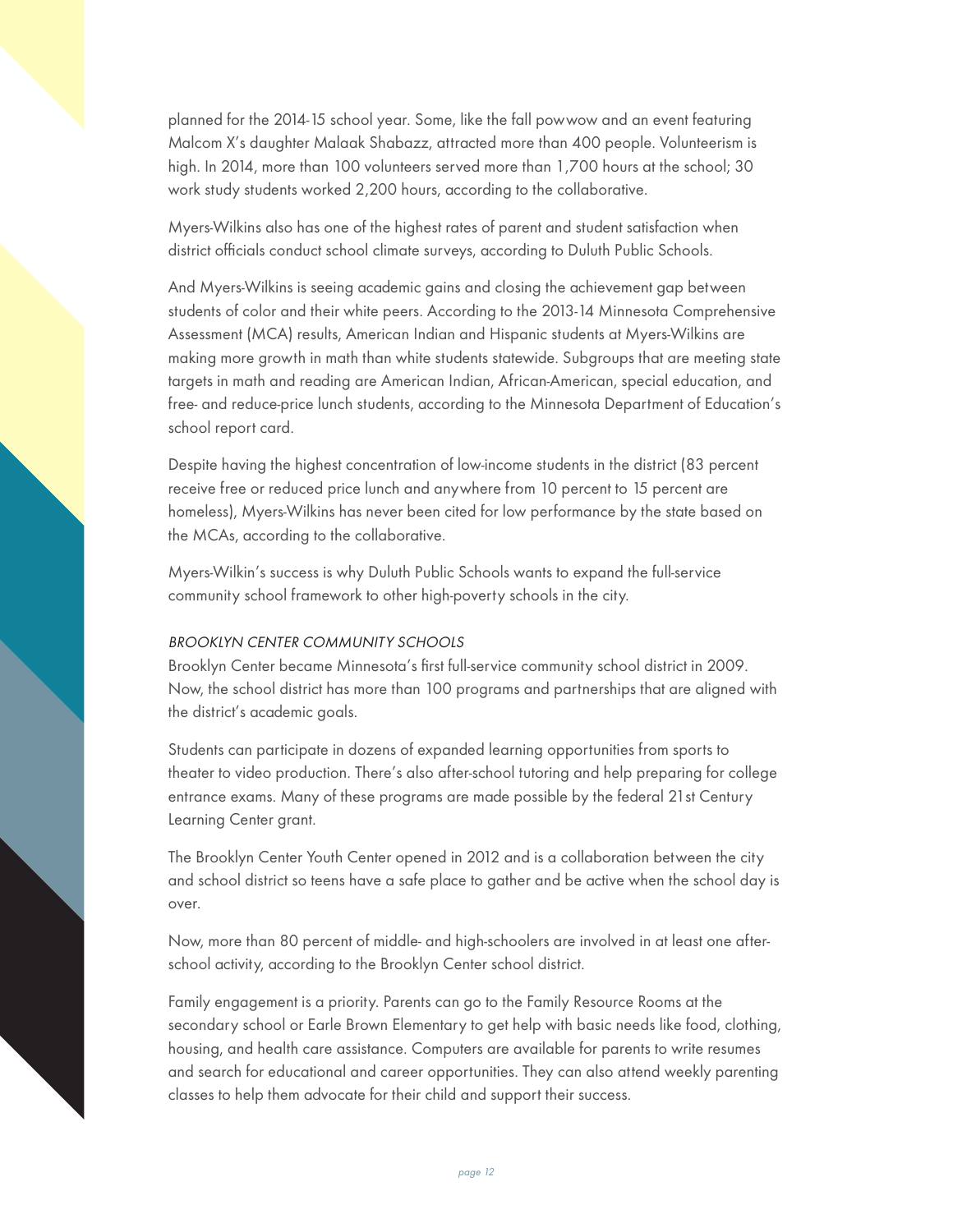School officials converted two classrooms into a health resource center in 2009. Park Nicollet Foundation funded the \$250,000 transformation. Now, any child who lives in Brooklyn Center has access to free and reduced cost medical, dental, vision, mental health and social support services.

Brooklyn Center's transformation is producing results. Graduation rates are up. About 87 percent of seniors graduated in 2014, up from 74 percent in 2010, according to data from the Minnesota Department of Education. The percentage of students enrolling in a Minnesota college or university increased from 61 percent in 2009 to 78 percent in 2013, according to district data. That doesn't include students who go to school out of state or join the military.

Student absences at the secondary school have been cut by almost a third from 9,000 students being absent one class period or more in 2009 to 6,500 during the 2013-14 school year, according to school district data. Districtwide behavioral references have been cut in half from 5,113 in 2009 to 2,495 during the 2013-14 school year.

### RESULTS FROM OTHER STATES

#### 1. NON-ACADEMIC

The Coalition for Community Schools and the Center for Popular Democracy have each identified examples of successful models nationally, including:

- •Schools in California, Massachusetts, Washington, and national networks used a variety of approaches (including family engagement programs, out of school activities, etc.) within the community schools framework to "develop improved work habits, efforts and attitudes toward learning (Community Schools Results, 2011)."
- •Schools in Kentucky, California, New York, Oregon, Florida, and elsewhere increased health services, adult education, and other family services. Results included increased family support of students' education, improved coping skills for children, and a 98 percent success rate of children with one criminal offense avoiding further arrests (Community Schools Toolkit, 2014).
- •Schools in California, New York, and Alaska have adopted restorative justice approaches to discipline, improved social and emotional learning, and/or provided broad health care services. All aim to strengthen a school's climate and health. Schools have seen significant reductions in suspensions, expulsions, and/or missed school days, as well as significant increases in academic performance, graduation rates, and/or student attitudes toward school (Community Schools Toolkit, 2014).
- A study of New York City community schools found the social returns on investment, or SROI, ranging from \$10.30 to \$14.80 for every dollar invested. A SROI analysis captures value not only in terms of improved outcomes, but also through additional revenues generated and costs avoided using the community schools approach (Community Schools Results, 2011).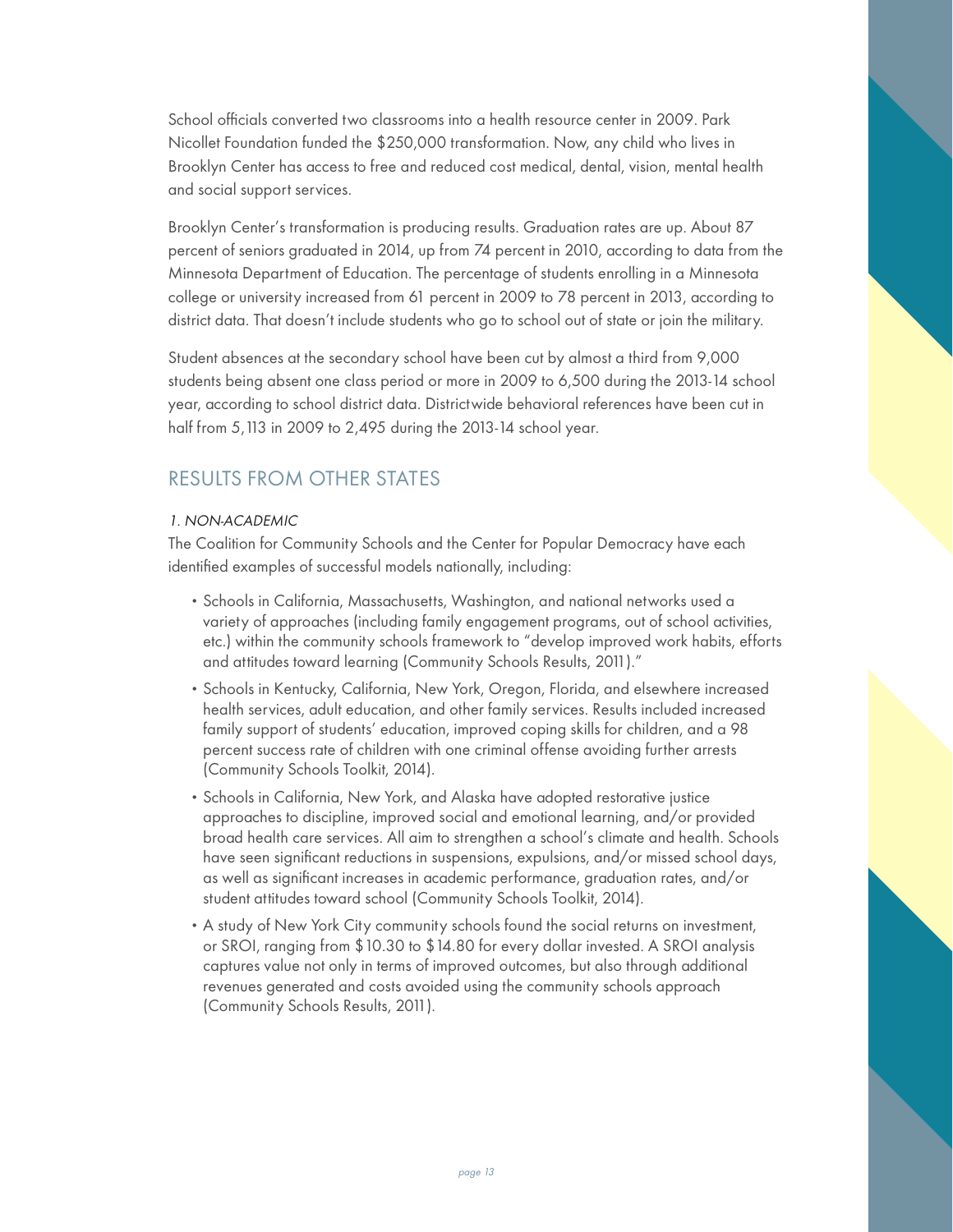#### 2. ACADEMIC

The same organizations have identified many remarkable academic results, including:

- •Schools in Maryland, Florida, and Oregon improved access to early childhood programs (using the community schools framework), better preparing children for kindergarten. At Highland Elementary School Bridges Program in Palm Beach County, Florida, nearly 80 percent of students who participated in the an early learning program before kindergarten were rated fully ready on a state school readiness assessments. By comparison, only one-third of students who didn't attend an early learning program were ready for kindergarten (Community Schools Results, 2011).
- •Schools in Ohio, Oklahoma, and Connecticut, as well as previously discussed states and national networks, saw significant gains in test scores and grades after the framework had been implemented, sometimes within the space of two to three years. An evaluation of the Tulsa Area Community Schools Initiative found students in community schools where the model was implemented successfully outperformed their peers in other schools by 32 points in math and 19 points in reading (Community Schools Results, 2011).
- •Schools and networks saw significant gains in credits earned and significant reductions in grade retention and dropping out. In Portland, Oregon's School's Uniting Neighborhoods community school initiative, only 17 percent of students were chronically absent, compared with the district average of 32 percent (Community Schools Results, 2011).
- •Schools saw significant improvement in graduation rates. In Cincinnati, graduation rates rose from 51 percent in 2000—when Community Learning Centers were first introduced—to 80 percent by 2011. The gap between black and white students shrank from nearly 15 percent to roughly 4 percent in fewer than 10 years (Community Schools Results, 2011).
- •Schools participating in the national 21st Century Community Learning Centers and New York City specific Student Success Centers that have expanded academic help and support to students and families, increased college applications and admissions, and broadened the range of colleges to which students apply (Community Schools Toolkit, 2014).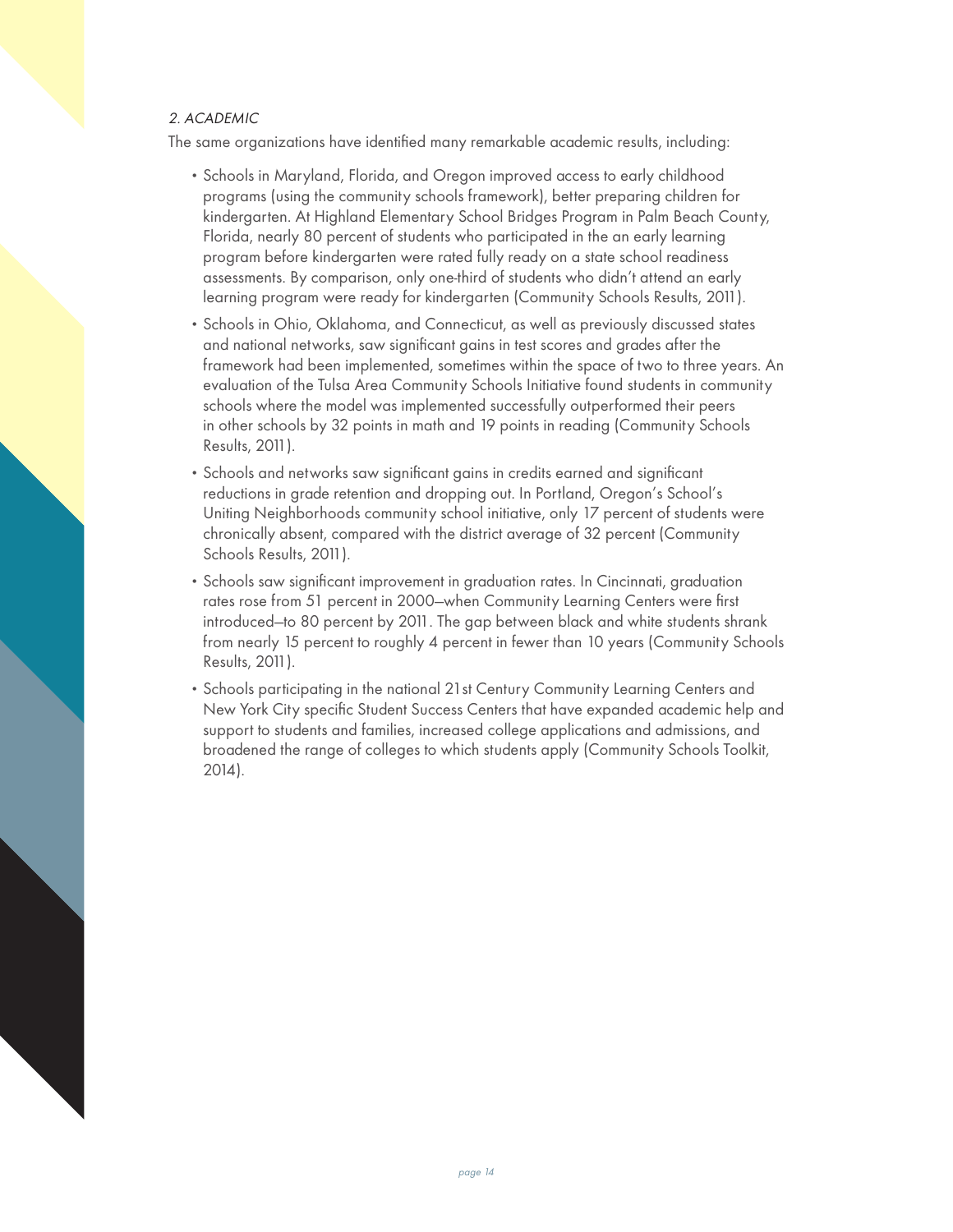# V. What State Leaders Can Do

The state can take several steps to encourage the use of the community schools framework. The Minnesota Legislature has led the way nationally by providing initial seed money for fullservice community schools, but there is much more to be done.

### INCREASE FUNDING FOR SITE COORDINATORS

Because the site coordinator role is so important to a sustainable, successful community school, providing schools with the funds to pay a site coordinator and create a professional development program for site coordinators would both greatly facilitate adoption of the community schools framework ("Community schools state funding opportunities and examples," 2014).

#### INCREASE FUNDING FOR COMMUNITY NEEDS ASSESSMENTS

The state can help to cover the costs and provide appropriate data to schools and districts in the early stages of adopting the community schools framework. This is a necessary one-time cost schools incur, and the state can help them overcome this barrier to starting the process.

### ENCOURAGE CO-LOCATION OF STATE-PROVIDED SERVICES AT SCHOOLS

The state provides and supports several health-related and other human services throughout the state. Encouraging local health and human services branches to collaborate and colocate as appropriate with community schools would improve service delivery for many students and families, as well as demonstrate a broader state commitment to the framework ("Community schools state funding opportunities and examples," 2014).

## FUND NEEDED SERVICES AT SCHOOLS

As the community schools framework becomes more common, many communities may discover similar needs that would best be addressed with state-provided services. Being willing to work with these communities to develop and fund such services would further support the effectiveness of community schools.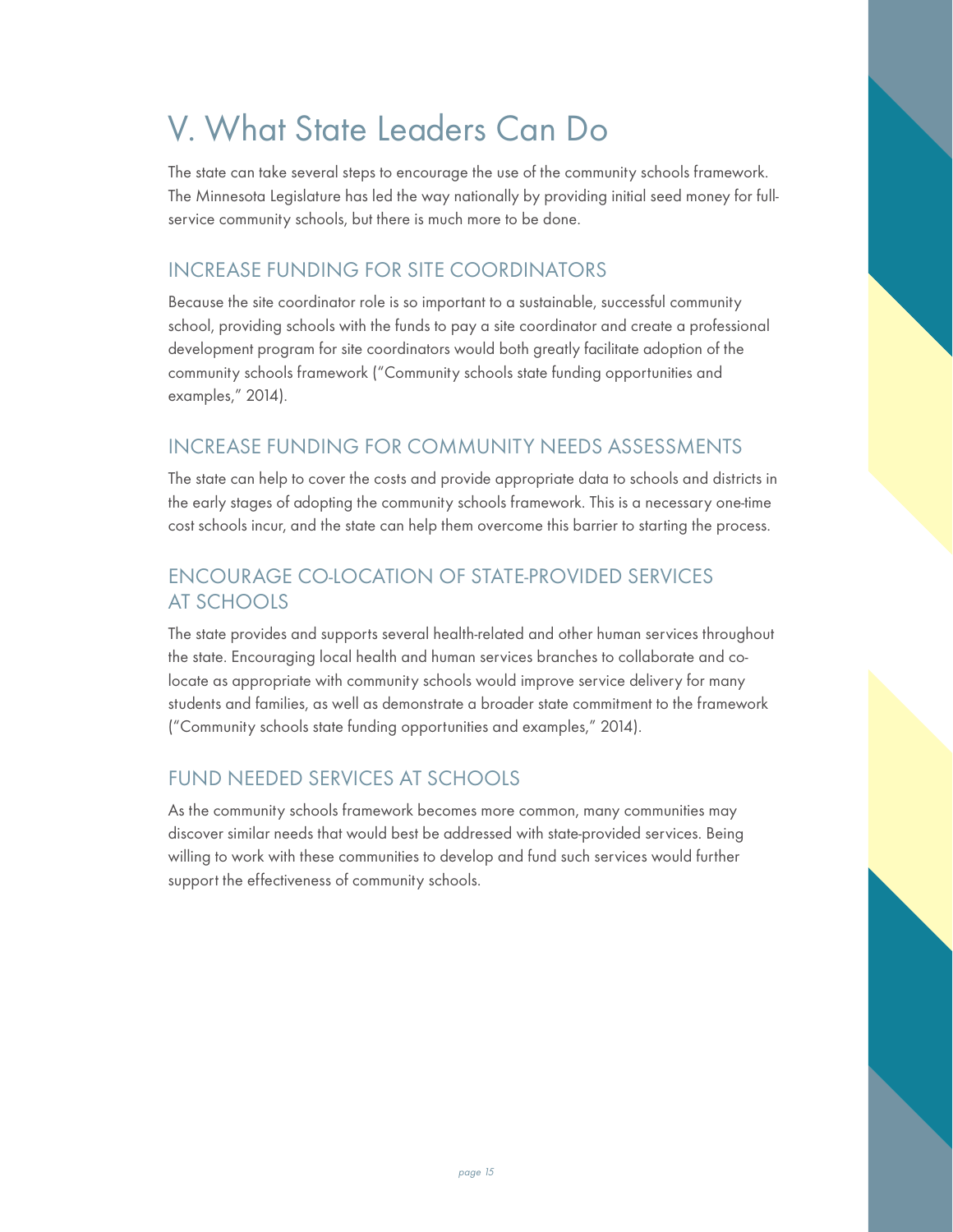# VI. What Local Officials Can Do

Local leaders inside and outside of the schools play pivotal roles in supporting the development of the community schools framework.

### DISTRICT LEADERS

District leaders, including school boards and superintendents, often initiate the transition into a community school. For example, Brooklyn Center's Superintendent Keith Lester first built the support for community schools. Whether or not they begin the conversation, district leaders can take many steps to encourage it, including recruiting community partners, dedicating district resources to help with community assessments, and supporting the work and innovation of school-level partners (Melaville, et al., 2011).

## SCHOOL LEADERS

An enterprising school leader can also facilitate adopting the full-service community schools framework by engaging with community members and partners, ensuring teachers and other staff are part of the process, and supporting their site coordinator. They can initiate and sustain the move to the framework independently, provided district leadership doesn't oppose the idea. See section VIII of this report for new opportunities to expand community schools.

## OTHER LOCAL GOVERNMENT (E.G. CITY AND COUNTY) LEADERS

Local government leaders who want to support educational equity can seek out ways to support the community assessment process by making data and/or some personnel time available to schools, as well as identify opportunities to locate appropriate county or city services in schools, provided those services address the needs identified by the community assessment.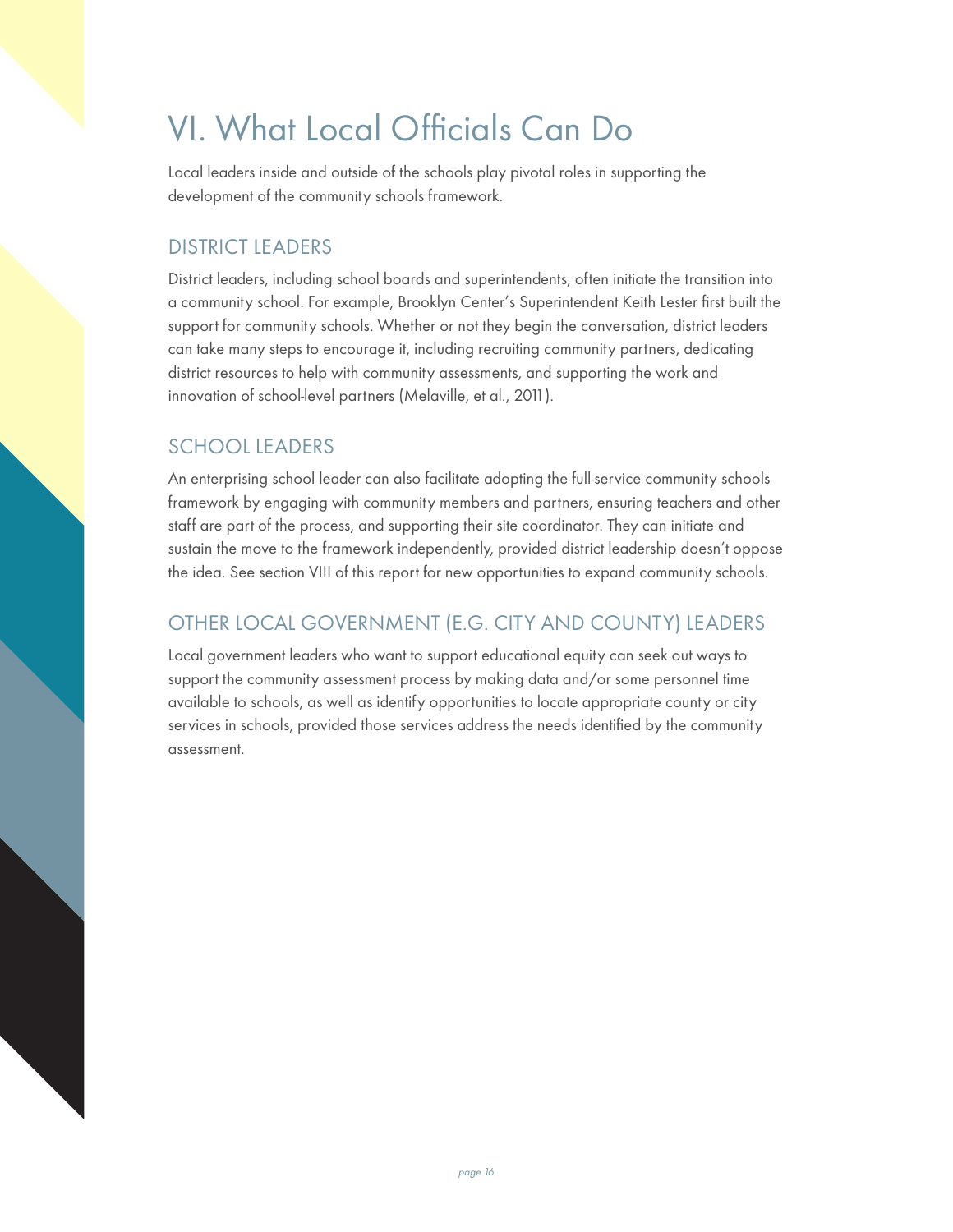## VII. What Parents, Educators, Unions, and Community Leaders Can Do Together

With community schools, parents, educators, unions, and community leaders have the power to change schools and make a commitment to support long-term and sustainable transformation of the school and community. At their essence, community schools are not about any set of prescribed programs or top-down mandates put in place by politicians and school bureaucrats. The Center for Popular Democracy recommends a series of actions for parents, educators, unions, and community leaders to launch community schools (Community Schools Toolkit, 2014):

#### 1. CREATE A CORE TEAM OF STAKEHOLDERS.

Creating a community school is a collaborative effort that requires all hands on deck. The first step is to create a core team of stakeholders, parents, educators, and community members to spearhead the vision and design process. Start with a small group of parents and community members you know. Together, make a larger list of parents and community members who might be interested and set up one-to-one meetings with them to discuss transforming your school into a community school. In each meeting, ask who else they think you should be talking with and share the list of core stakeholders to get their ideas about key individuals to recruit to your core team. Make sure to include key decision-makers in the list of people you meet with first. These should include your school's principal, the leader(s) of your school's parent association and members of any other important governance body at your school, like a principal's advisory committee, local school committee or school leadership team. Convene this core team to discuss the group's vision and hopes for transforming your school into a community school, and brainstorm some next steps.

#### 2. IF POSSIBLE, VISIT A COMMUNITY SCHOOL.

Listen to other leaders, educators, students, and parents and learn what makes their school great and the process they used to get those results. The Minnesota Network of Community Schools is an informal network of community schools, non-profits, unions, and education

equity champions who are working together to support current community schools and expand the community school strategy. Leaders from Brooklyn Center Community Schools and the Myers-Wilkins Community School Collaborative are active in the Minnesota Network of Community Schools and regularly offer tours of their schools.

**Brooklyn Center Community Schools information is available here: www.brooklyncenterschools.org**

**Myers-Wilkins Community School Collaborative information is available here: www.m-wcsc.org**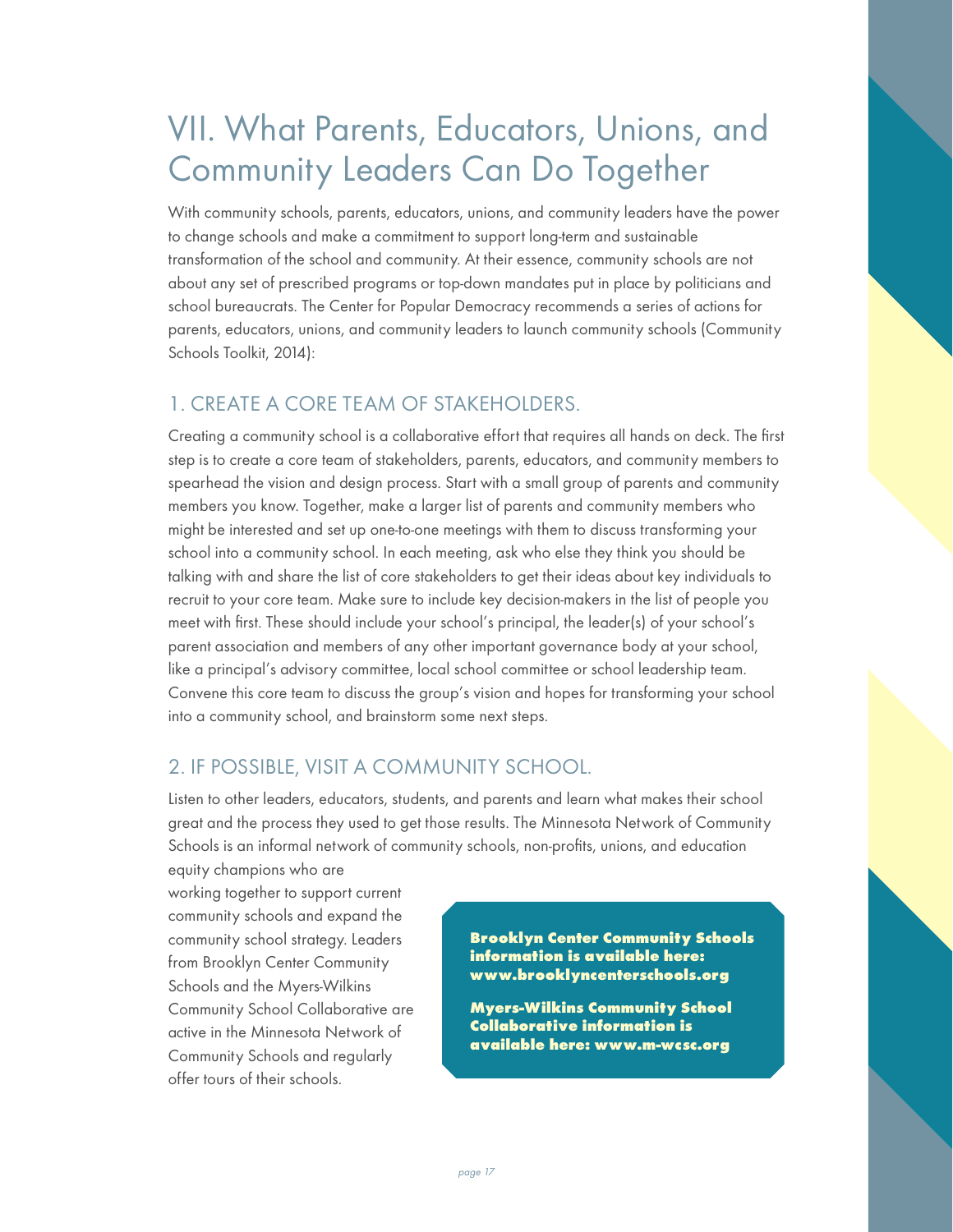### 3. HOST A COMMUNITY MEETING.

Together with the core team, organize an initial community meeting about community schools for parents, school staff, and any key community organizations or leaders, to introduce people to the community school idea, spark interest, and recruit participation in the planning process. Allow people to voice their ideas and concerns, as well as volunteer to support the project. Ask people to sign up to become part of the core team.

#### 4. SEEK OUT POTENTIAL PARTNERS.

Talk to a lot of people about community schools and learn about the range of projects and initiatives that could be integrated into the school. First, talk with the school's teachers, principal, and superintendent. Next, reach out to local politicians, hospitals, health clinics, and non-profit organizations to make a list of the organizations in your community that might want to offer services to families in your school. Set meetings with these organizations and describe your vision for creating a community school. Ask them if there are simple ways that they can partner with your school to make services more available to families. Bring the results of these conversations back to your core team to see which ones the team wants to pursue. Also, continue to recruit additional parents to participate in the planning process. Hold additional community meetings to continue visioning and discussing the priorities for the community school.

#### 5. CREATE A VISION AND CHOOSE PROGRAM PRIORITIES.

Find someone in your community who is experienced in designing programs to help you conduct a needs assessment survey and asset map for your community school. Based on results of these assessments, meetings, and available partnerships, decide on community school priority programs. Feel free to look at case studies from other schools to get ideas. Remember that a full-service community school strategy is long term. You do not need to have everything in place in the first year.

#### 6. LEARN ABOUT AVAILABLE FUNDING.

It can be hard at first to find funding to support partnerships and build new programs at your school. Ask school staff, local organizations, and local politicians for support in finding and getting funding. If you are not experienced at fundraising, you will need to enlist the help of someone who has experience with this, and you will need to engage school staff or skilled volunteers in preparing grant applications. See part VIII of this report for more information on funding for community schools.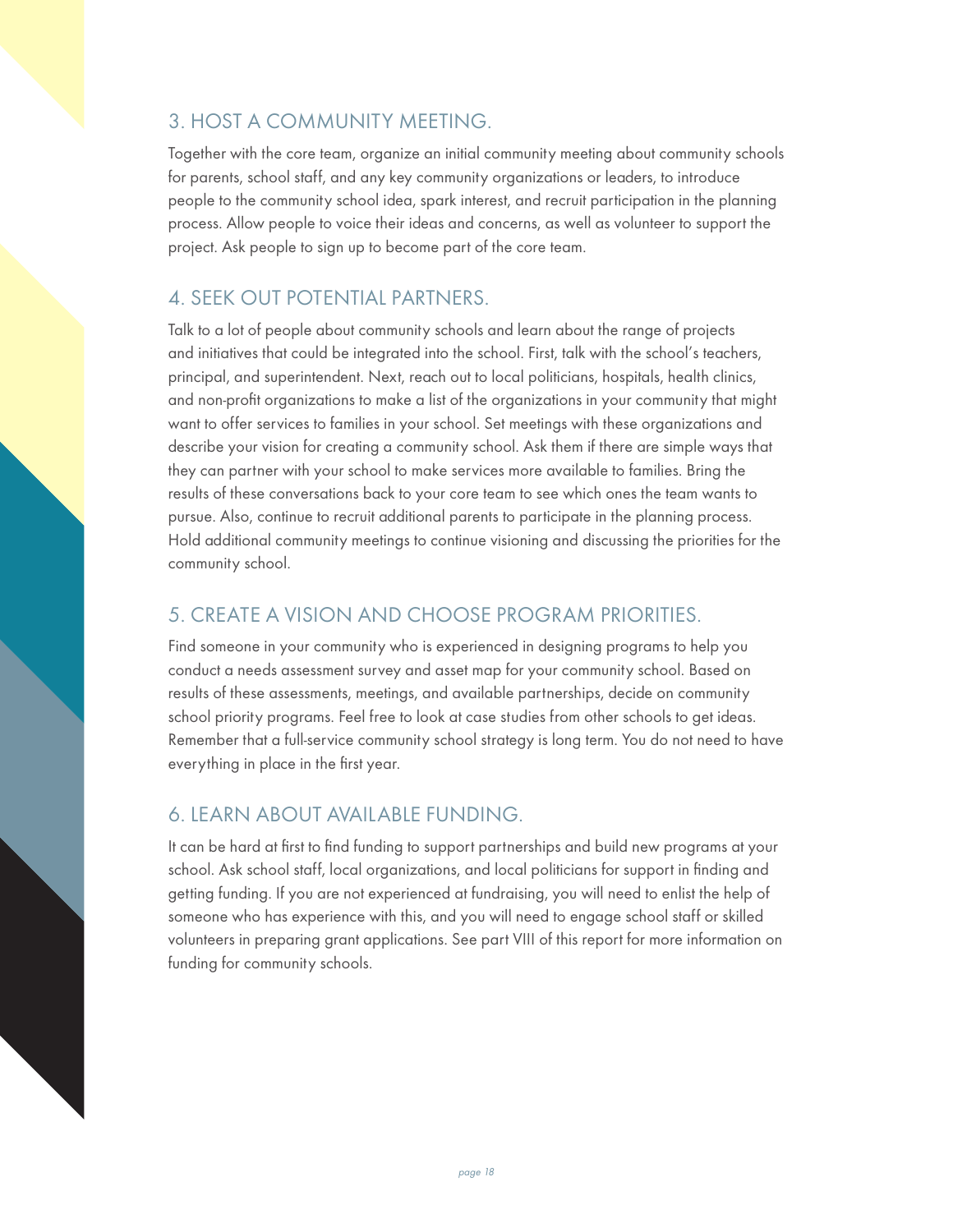### 7. MAINTAIN A LONG-TERM COMMITMENT.

A community school cannot be built all at once. It requires ongoing commitment from leaders and partners and an ongoing study of ways to improve the school and continued work to maintain and build new community partnerships. The core team must continue to meet regularly to monitor, evaluate, adjust, and expand the community schools plan even once the community school is operating. A community school is a way of running a school, not a one-time intervention or program. One of the most important things you can do is to stay engaged and keep learning, and to pull more leaders into the process with you. Work to make sure your core stakeholder group meets regularly to evaluate your efforts and improve them. One way to think of this work is as a cycle:

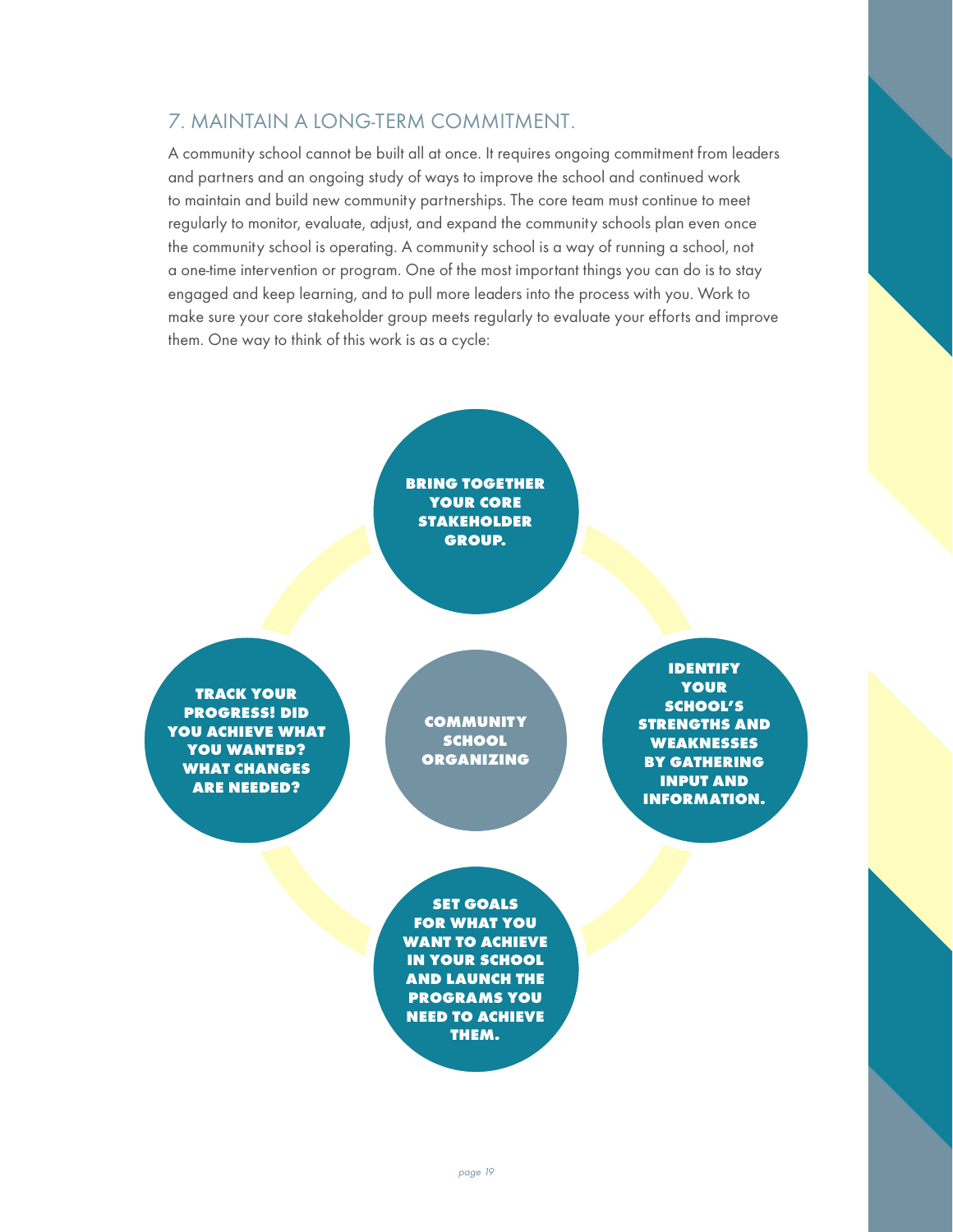## VIII. Opportunities to Expand Full-Service Community Schools in Minnesota

## A GRASSROOTS POLICY VICTORY IN 2015

During the 2015 legislative session, grassroots community school leaders, educators, union activists, and education equity champions were successful in advocating for passage of a new full-service community schools law in Minnesota. The law makes it easier for more school districts to adopt the full-service community school strategy by defining the full-service community school strategy and providing funding for site coordinators and community needs assessments.

The 2015 full-service community schools law targeted schools with opportunity gaps harming students in poverty and students of color in Minnesota. Schools eligible for full-service community school grant funding must be on a development plan for continuous improvement and be in a district that has an achievement and integration plan. The law establishes the steps for application to the Minnesota Department of Education for a full-service community school grant. Additional funding is needed to expand and continue these grants.

#### STEPS FOR SCHOOL LEADERS INTERESTED IN BECOMING FULL-SERVICE COMMUNITY SCHOOLS:

- 1. Establish a school leadership team. One-third of the team must be parents and one-third of the team must be teachers. It should include the school principal and representatives of partner organizations.
- 2. Conduct a baseline analysis of opportunity gaps and educational disparities in the school and surrounding community. The analysis includes these key areas:
	- a. Analysis of student body needs, enrollment, and retention for students with disabilities, English learner status, homeless and highly mobile status, and free or reduced-price lunch status.
	- b. Analysis of suspension and expulsion data, disaggregated by race, disability status, English language learning, and free or reduced-price lunch status.
	- c. Analysis of school achievement data disaggregated by major demographic categories, including, but not limited to, race, ethnicity, English learner status, disability status, and free or reduced-price lunch status.
	- d. Analysis of current parent engagement strategies and their success.
	- e. Evaluation of need for wraparound services for social, emotional, physical health, and those that support positive school climate and behavior strategies.
	- f. Analysis of community assets and plan for utilizing assets.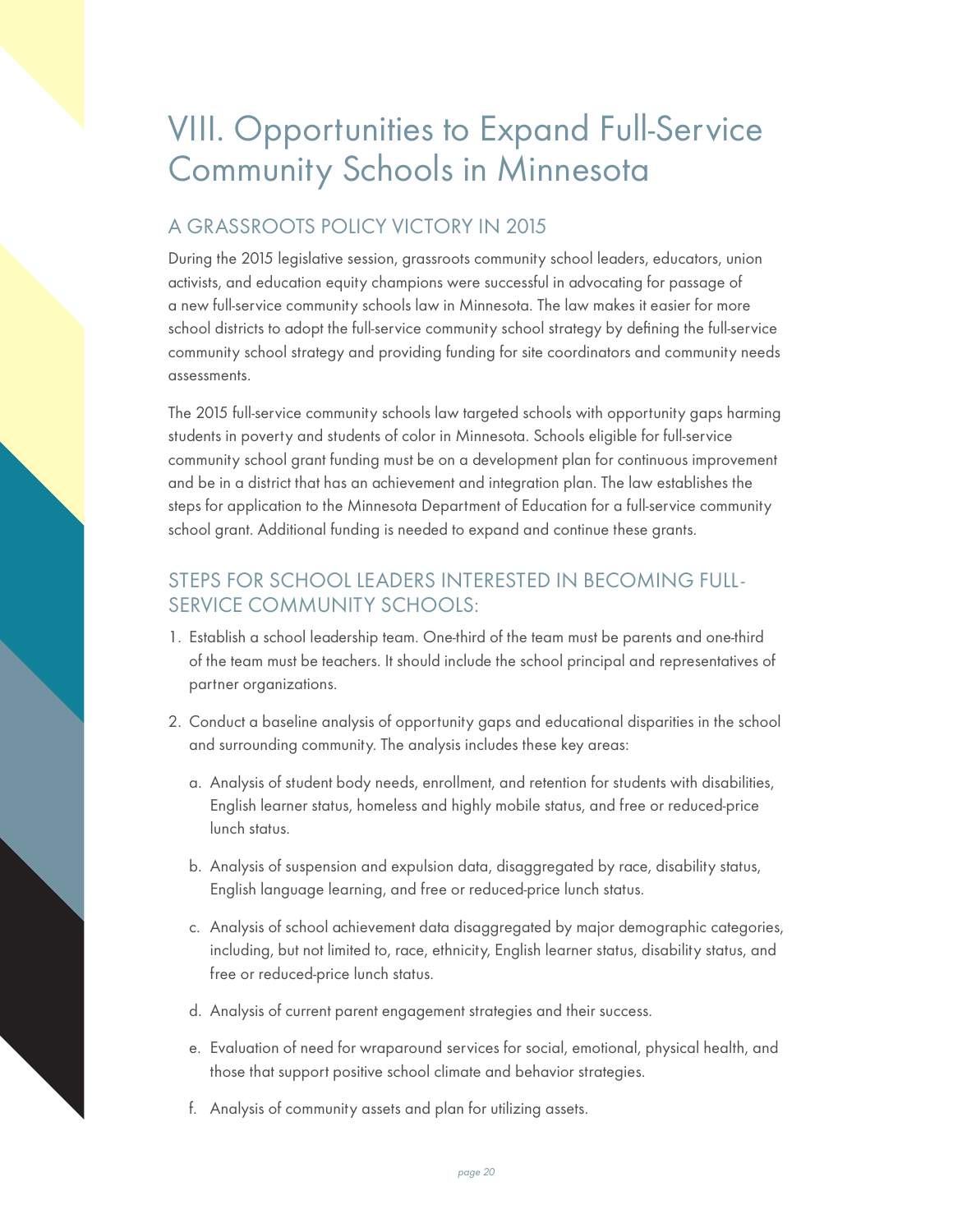- g. Analysis of community needs around the school for early childhood education, physical and mental health, job training, and adult education.
- 3. Prepare a plan for community school programming and its oversight by the school leadership team. The plan should establish at least two new types of programming based on the baseline analysis of school and community needs and assets. These could include:
	- a. Early childhood programming.
	- b. Academic enrichment, including expanded learning time.
	- c. Parental involvement, including parent leadership development.
	- d. Mental and physical health, including primary health and dental care and mental health counseling services.
	- e. Community involvement, including adult education.
	- f. Positive behavioral supports and school climate improvements.
	- g. Other, based on needs.

Full-service community school leadership teams are asked to evaluate and examine outcomes for improved academic achievement and increased access to services for students, their families, and the community every three years.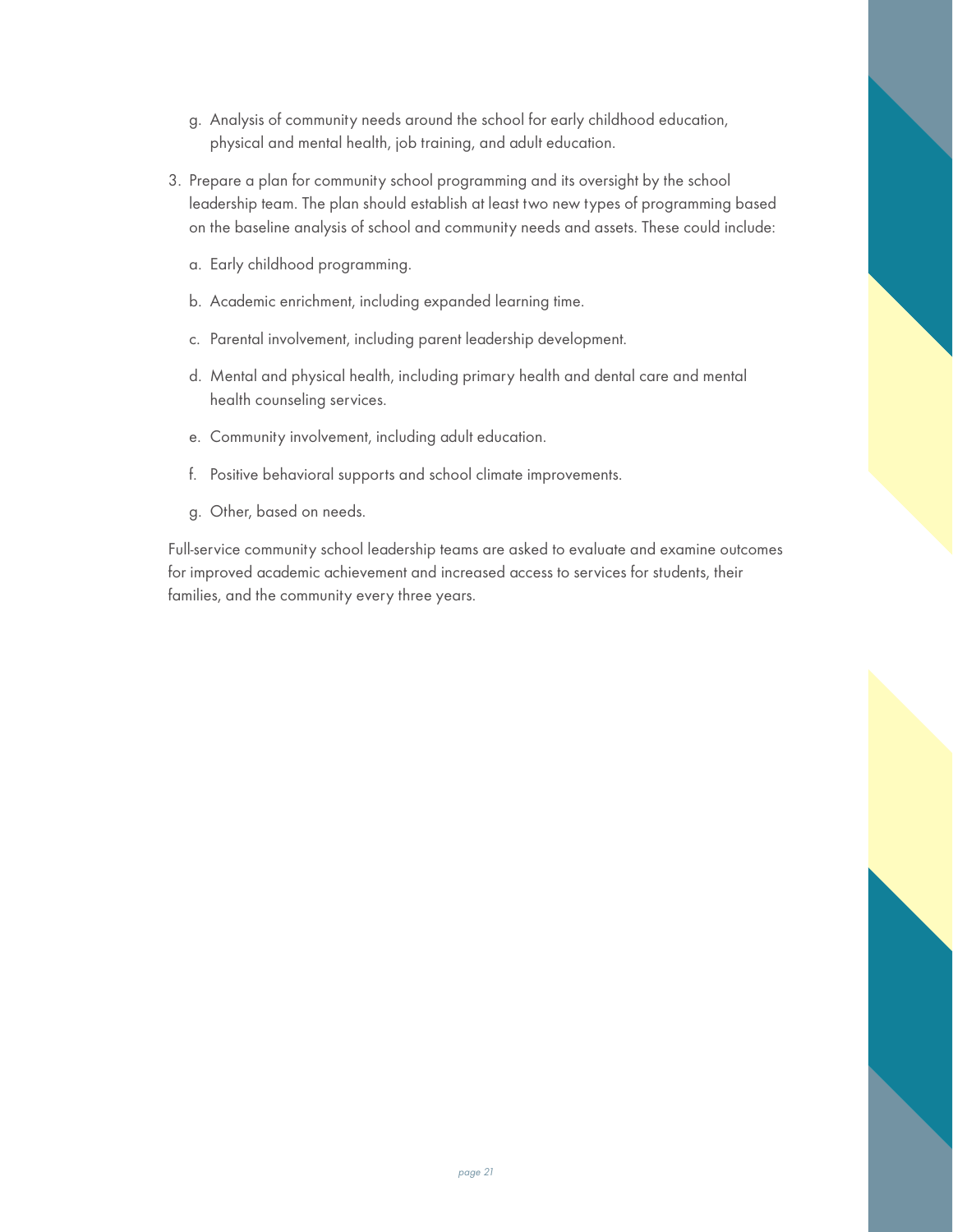# IX. Funding Community Schools

Unfortunately, our education finance system is inadequate, inequitable, and inefficient. However, full-service community schools are one of the most cost-effective school improvement strategies available to school leaders.

Community school funding can be separated into two essential parts: funding for the community schools site coordinator and school site capacity, and funding for the community school programs. The costs to a school district for the site coordinator and school site capacity can average from \$100,000 per year to \$250,000 per year. The bulk of these funds go toward the site coordinator's salary and benefits. Additional site funds are typically used for program and facility capacity building, and for the community needs assessment process ("A Policy Approach to Create and Sustain Community Schools," 2000).

Beyond the site coordinator compensation and site capacity budget, the Coalition for Community Schools advises:

"Opportunities, supports, and services at community schools are financed through a variety of public and private funding streams. These funds come from every conceivable funding stream dedicated to address the needs of young people and families. At the federal and state levels, the Departments of Education, Health and Human Services, Labor, Housing and Urban Development, Agriculture and Justice funds may be involved. In addition, foundations, corporations, and individuals provide funding. Often these funds are not in the hands of school districts; however, local government, communitybased organizations, health systems, and other community partners manage them. The opportunity is to create an environment in the community school that encourages community partners to bring their programs into the school and encourages the school to reach out into the community."

"Frequently Asked Questions About Community Schools," Retrieved November 5, 2015

The following funding sources are commonly sought by school leaders implementing the fullservice community school strategy:

- 1. State and federal full-service community school grant funding: This funding is available as competitive grants and are authorized and funded through state and federal legislation and appropriation. Both Minnesota and the U.S. Department of Education have fullservice community school grant funding programs. ("Full Service Community Schools Program," 2015) ("Competitive—State Fiscal Year 2016—Full-Service Community Schools," 2015)
- 2. Other federal education funds available for community schools purposes:
	- a. School Improvement Grants: Schools commonly use federal SIG funds to implement activities and programs of the community school strategy.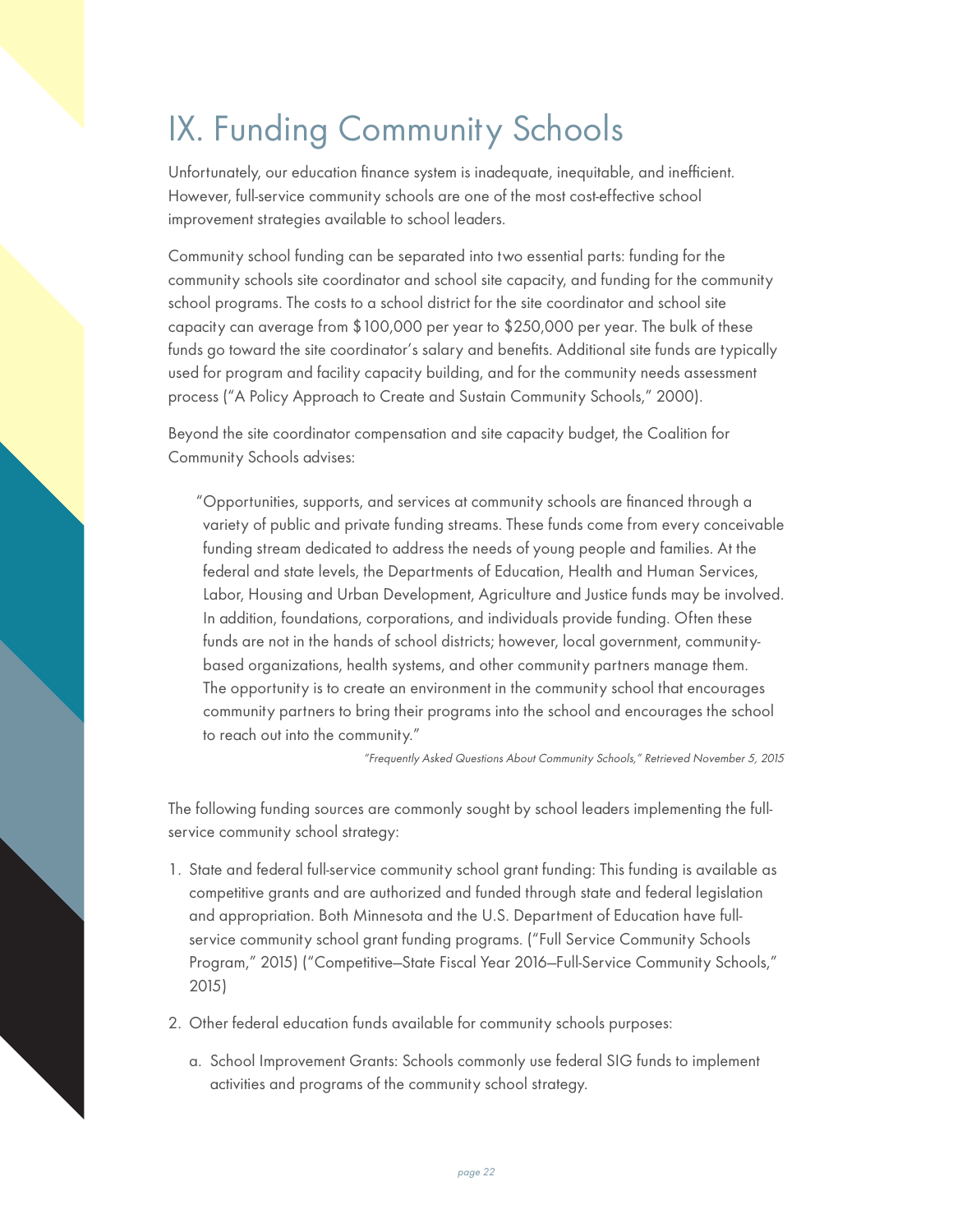- b. 21st Century Community Learning Center Grants: This federal grant may be used for afterschool enrichment and extended learning opportunities that are a part of the community school program. Many districts now use these funds to finance community school programming.
- c. Title I funds: Title I funds may be used to support funding the site coordinator position. (Blank M., et al., 2010).
- 3. Re-aligning existing state categorical education funding: Without award or allocation of new funding, districts may spend certain categorical funding dollars on aspects of a community school plan that will achieve the intended outcomes for the designated categorical funds.
- 4. School construction financing: A campaign to pass a local school bonding referenda is an opportune time to stipulate that new school construction should include designated community space, designed with community needs and the community school plan in mind. ("A Handbook for State Policy Leaders—Community Schools," 2002)
- 5. Other state and county agencies: Other state and county agencies that fund programs for children and families are potential sources of funding for community schools. The challenge is to work with these agencies to identify their common objectives and recognize the effectiveness and cost-savings in cross-agency collaboration and funding.
- 6. United Way, foundations and private funding: Many local United Way affiliates fund community school budgets.

"United Way can serve many roles within a community school strategy: as a key leader in the community leadership group, an intermediary organization managing the community schools work, a lead agency or a funder that provides the necessary resources needed. Many of these roles are represented in a United Way Community Schools Learning Community that serves as a peer networking opportunity for United Ways involved in community school initiatives. This network is convened by the United Way Worldwide, a group of local United Ways, along with the Coalition for Community Schools."

> Coalition for Community Schools n.d. "United Way Community Schools Learning Community". Retrieved November 5, 2015

Additionally, grants may be available from numerous corporate, family, and community foundations seeking to fund education initiatives aimed at closing racial and economic disparities in education.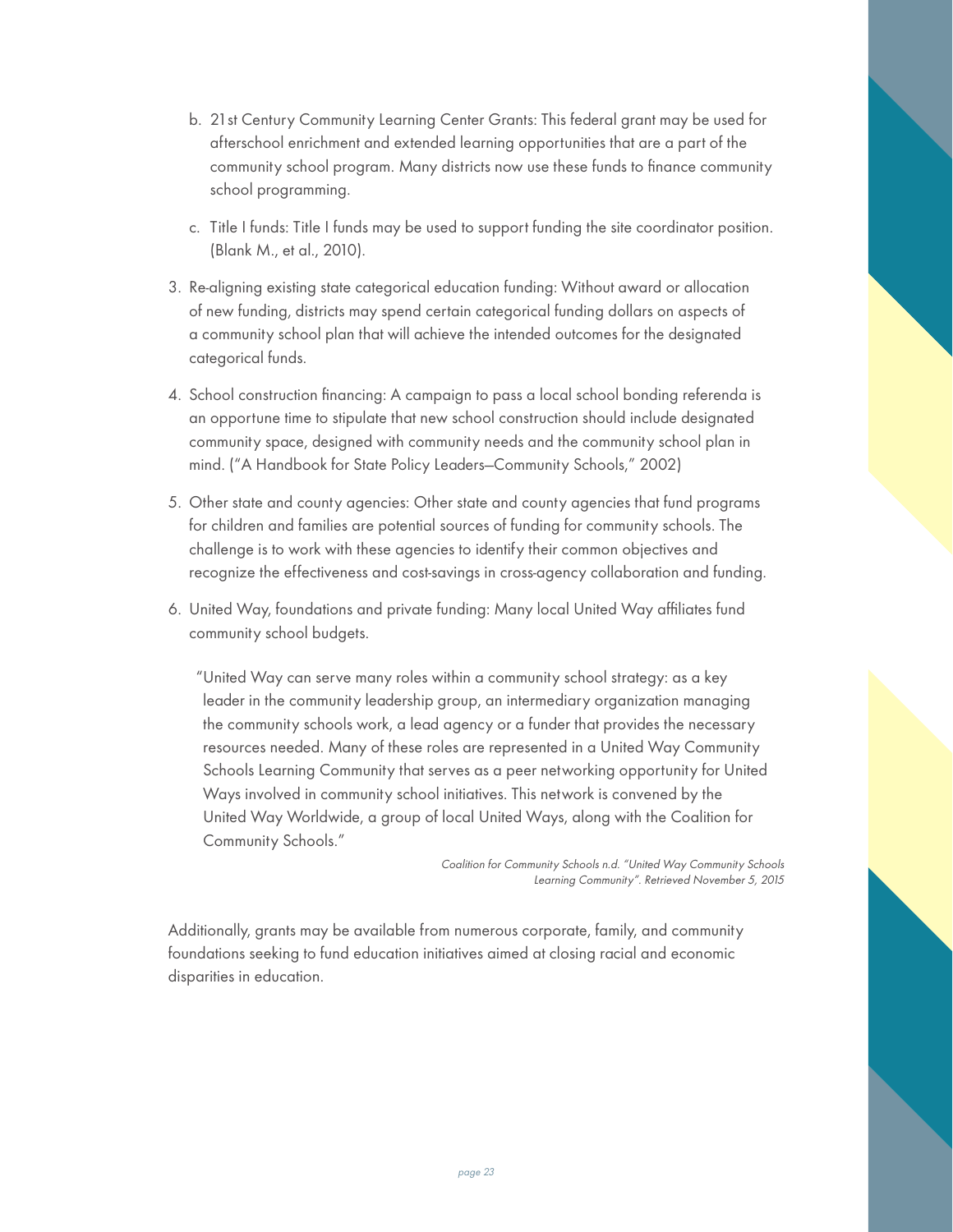# X. Conclusion

The full-service community schools framework offers Minnesota an opportunity to promote educational equity centered on the unique needs and strengths of each school community, and to address a wide range of factors that affect educational achievement. Dedicated youth and community organizations and individuals across the state already work hard to provide many services that can help students and families thrive. Community schools allow us to better coordinate that patchwork of effort, while also ensuring our schools continuously monitor and improve the ways they can support student learning.

From increasing the range of medical services on site, to using restorative justice practices to make school discipline healthier and fairer, to partnering with local employers to create learning internships, and beyond; the community schools framework can help schools directly address the opportunity gaps that are barriers to equitable outcomes in education.

Section III of this paper described how community schools close opportunity gaps in communities through:

- 1. Engaging and assessing of community needs and strengths early.
- 2. Identifying community partners to address those needs and build on those strengths.
- 3. Placing site coordinators who work full time to keep schools on track.
- 4. Evaluating and adapting regularly to make sure that equitable education is achieved.

Making all this happen requires leadership. Everyone can play a role in promoting educational equity through expanding community schools. As described in Section V, state officials can:

- Increase funding for site coordinators.
- Increase funding for community needs assessments.
- •Encourage co-location of state-provided services at schools.
- •Fund needed services at schools.

Local officials can also play key roles, as described in Section VI:

- District leaders can both begin and support adopting the community schools framework.
- •School leaders are crucial to facilitating and sustaining the work of a community school.
- Other local government officials can use their resources and services to support community schools.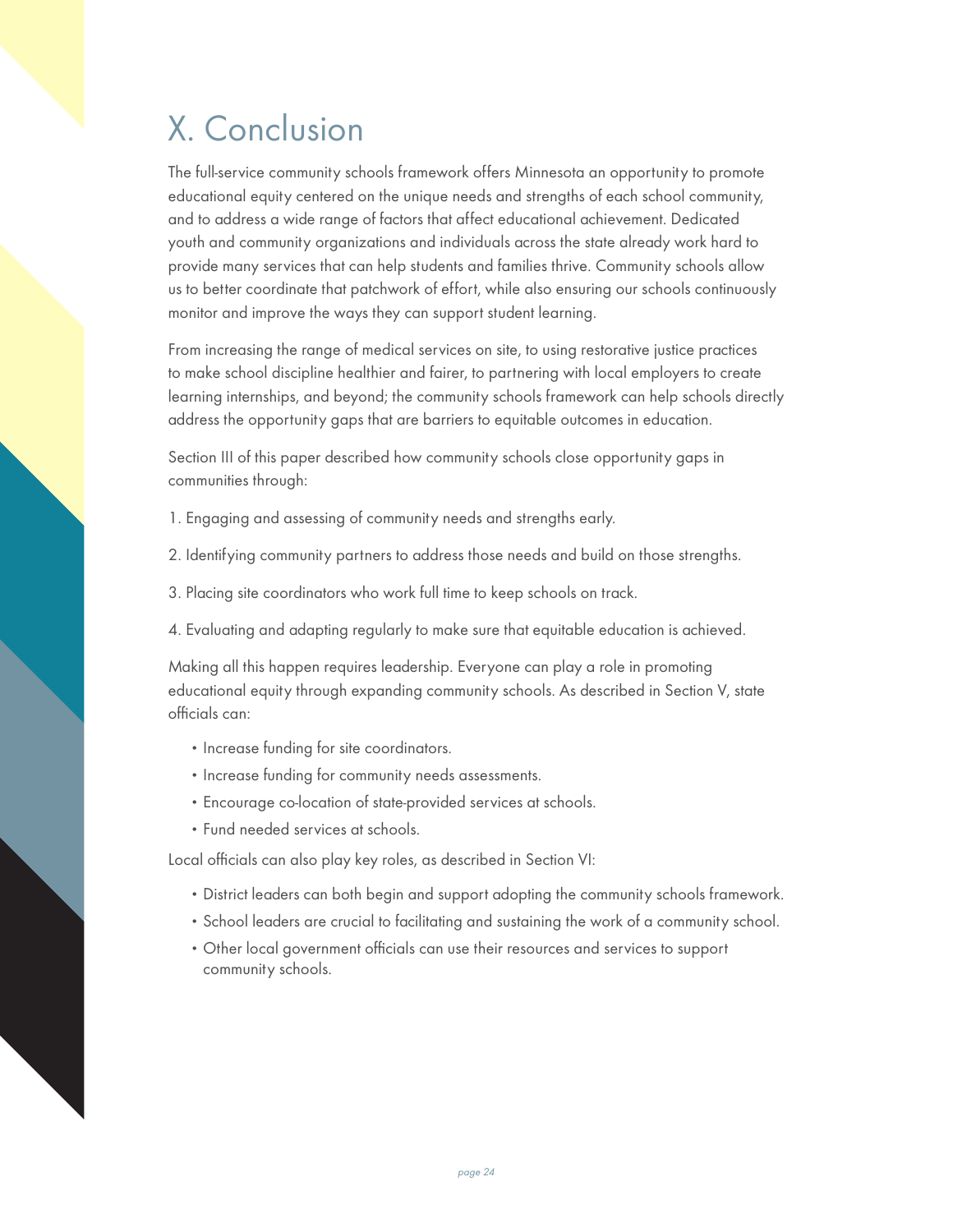And, of course, communities themselves are critical to the success of community schools. Community leaders, parents, educators, and unions can transform their schools with these steps, described in section VII:

- Create a core team of stakeholders.
- •Visit a community school, if possible.
- Host a community meeting.
- •Seek out potential partners.
- Create a vision and choose your program priorities.
- •Learn about available funding.
- Maintain a long-term commitment.

Unacceptable and outrageous gaps in educational outcomes in our state show that we must do better by students of color and students who live in poverty. Parents, educators, and school boards have been frustrated by the current emphasis on unproven, counterproductive approaches to these gaps. Our children deserve better than grill-and-drill testing that diagnoses, but does not cure, our ailments. And they certainly deserve better than competition-based "reforms" that look to profit from unproven methods.

Community schools connect students and families with needed services, and they build on community strengths by being welcoming and empowering rather than excluding. They do not abandon low-income families and families of color to fend for themselves, and they routinely look for ways to improve. Instead of relying on top-down education mandates and competition, community schools unite people in pursuing what is best for children. These schools are working in Minnesota and across the nation—closing the gaps where other attempts have failed.

It's time to move beyond rhetoric about the racial and economic gaps pervasive in our state and take action to close these gaps. Minnesota is uniquely poised to do just that by fully embracing the full-service community schools model.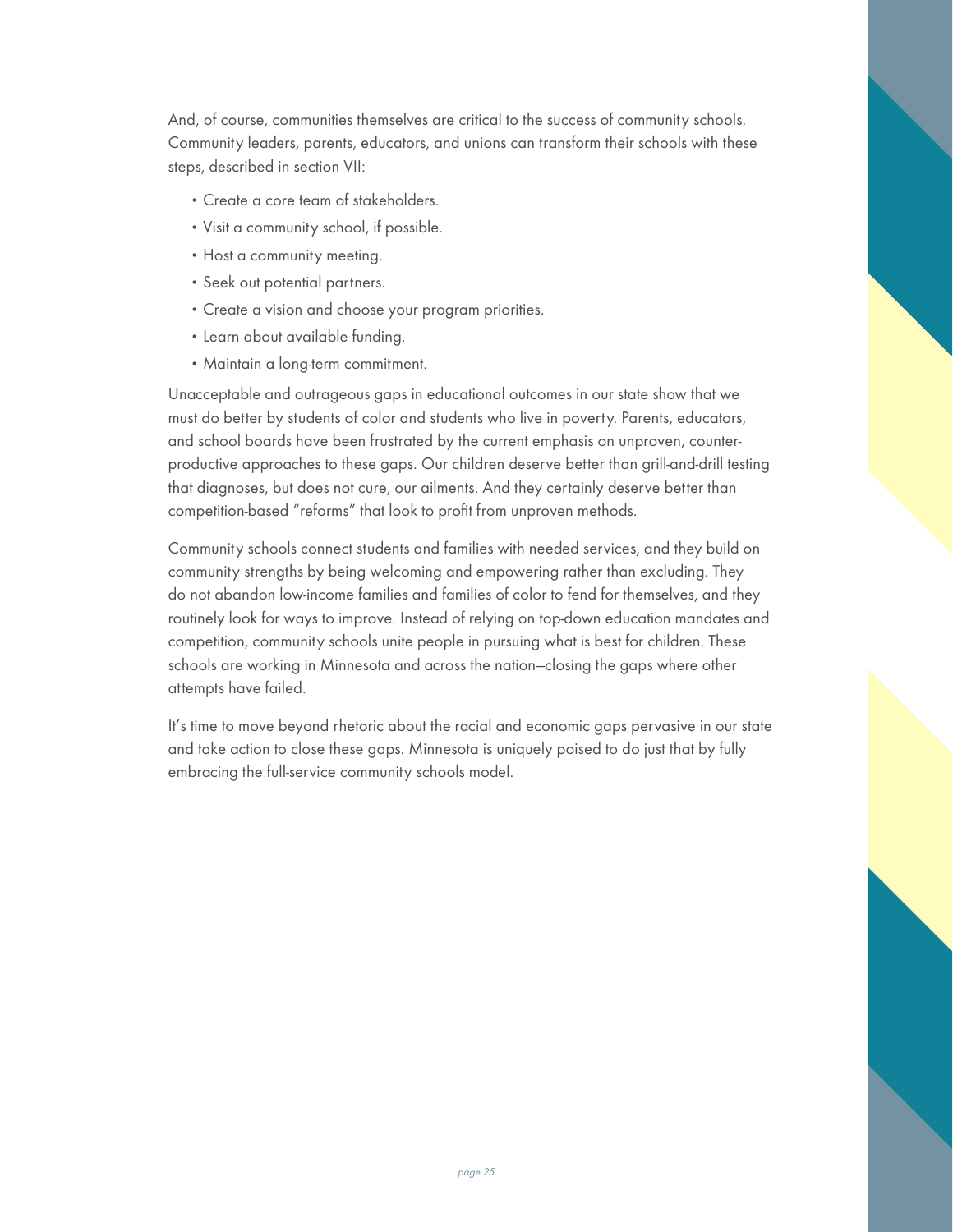# XI: Further Resources

Those interested in supporting full-service community schools are encouraged to consult the following resources in learning more about the framework and how best to support it in their community.

#### THE COALITION FOR COMMUNITY SCHOOLS

http://www.communityschools.org

Perhaps the most extensive site dedicated specifically to educating about, advocating for, and supporting the work of community schools, this site includes resources to support leaders at any level—including the grassroots—transforming more schools into community schools.

#### CENTER FOR POPULAR DEMOCRACY TOOLKIT

Accessible at: http://populardemocracy.org/sites/default/files/publications/CPD\_ CEJToolkit\_FIN.pdf

This is a lengthy document offering additional details about the structure of full-service community schools and how to push for adoption of the framework in your community.

#### THE URBAN STRATEGIES COUNCIL'S EQUITY FRAMEWORK

Accessible at: www.urbanstrategies.org

For community schools to be as effective as possible, leaders should intentionally operate within an equity framework. As a starting point, the Urban Strategies Council offers both a general form of its equity framework, as well as a specific application to community schools.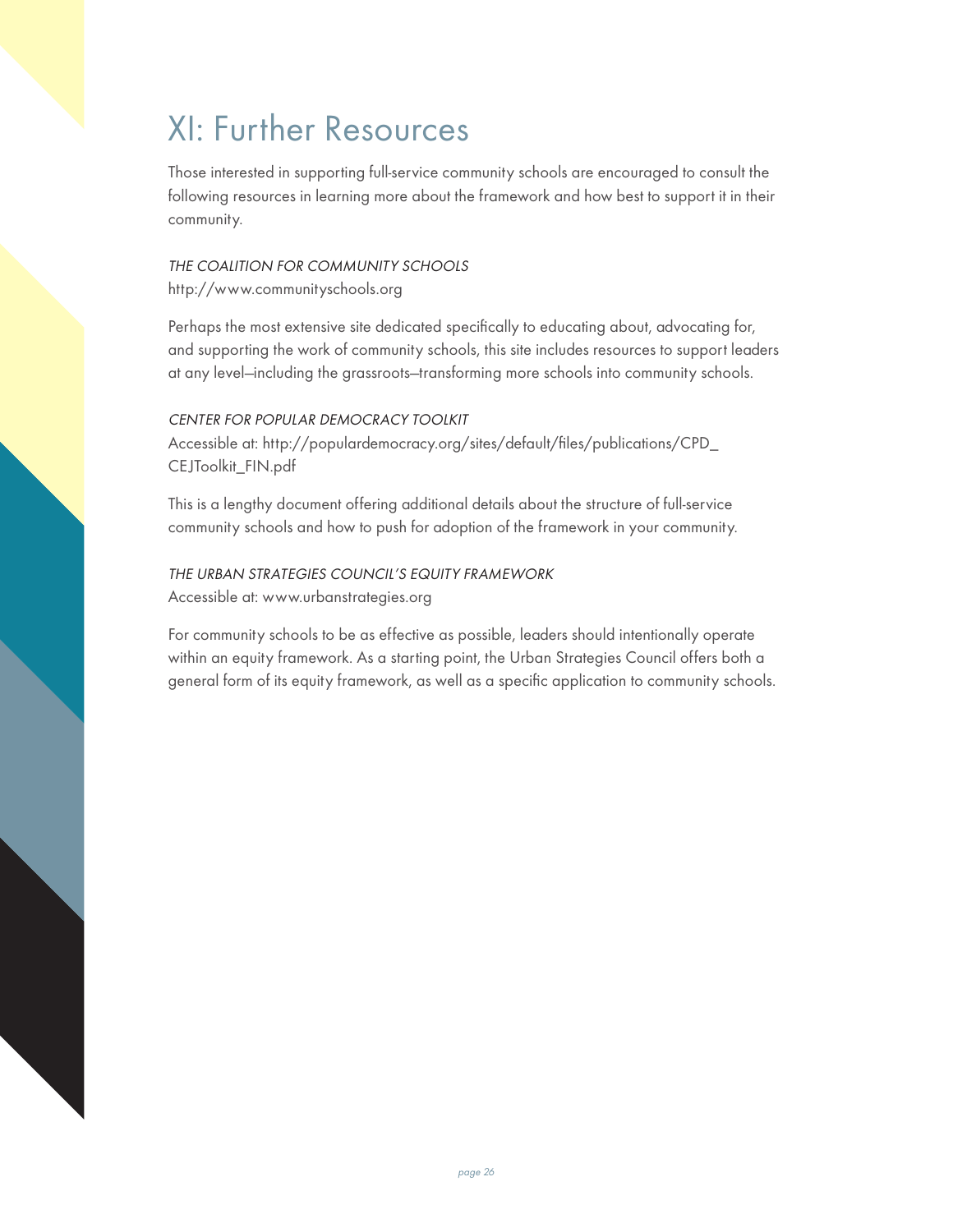# XII. References

A Handbook for State Policy Leaders—Community Schools. (2002). Institute for Educational Leadership.

A Policy Approach to Create and Sustain Community Schools. (2000). Coalition for Community Schools.

Blank, M., Jacobson, R., Melaville, A., and Pearson, S. (2010, November 30). Financing Community Schools.

Community schools state funding opportunities and examples. (2014). Washington, DC: Coalition for Community Schools, Institute for Educational Leadership.

Community Schools Toolkit. (Date). Center for Popular Democracy and the NYC Coalition for Educational Justice.

Competitive—State Fiscal Year 2016—Full-Service Community Schools. (2015, August 27) Minnesota Department of Education. Retrieved November 5, 2015.

Concept paper: Building an equity framework for full service community schools and Promise Neighborhood schools. (2012). Urban Strategies Council.

Full Service Community Schools Program. (2015, September 1). U.S. Department of Education. Retrieved November 5, 2015.

Frequently Asked Questions About Community Schools. (n.d.). Coalition for Community Schools. Retrieved November 6, 2015.

Melaville, A., Jacobson, R., and Blank, M.J. (2011). Scaling up school and community partnerships: The community schools strategy. Washington, DC: Coalition for Community Schools, Institute for Educational Leadership.

Strategic alignment. (2015). Coalition for Community Schools.

United Way Community Schools Learning Community. (n.d.) Coalition for Community Schools. Retrieved November 5, 2015.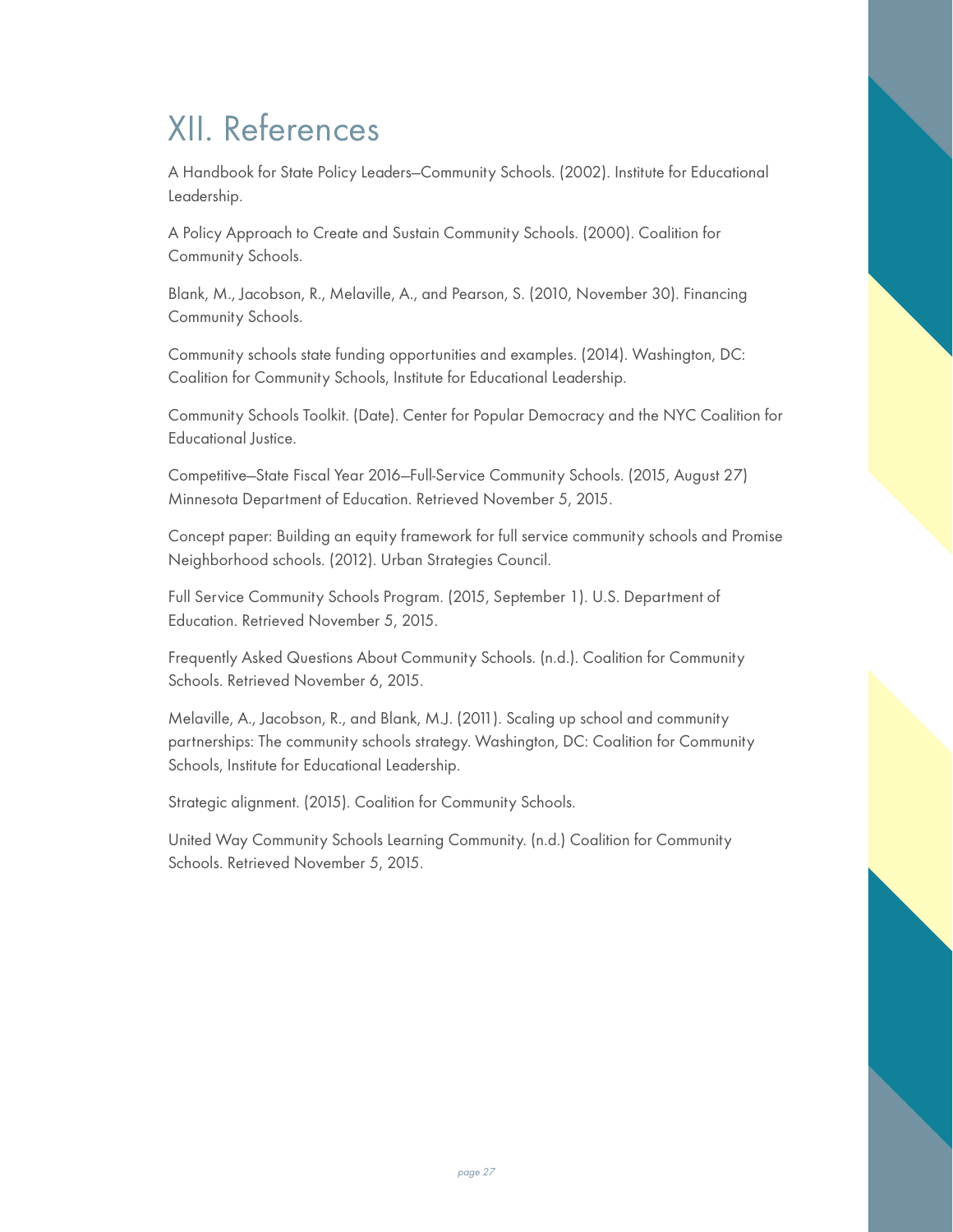## XIII. Full-Service Community Schools Competitive Grant Information

The following describes the application process for the 2015 full-service community schools competitive grant. All information is from the Minnesota Department of Education.

## FULL-SERVICE COMMUNITY SCHOOLS STATE COMPETITIVE GRANT OPPORTUNITY

INSTRUCTIONS - INTRODUCTION MEMO

TO: Minnesota Public School Sites

FROM: Steve Dibb, Deputy Commissioner

DATE OF PUBLICATION: August 27, 2015

ACTION: Signed and submitted applications must be received by (not postmarked by): October 13, 2015, 3:30 p.m., Central Time

## PURPOSE OF THE GRANT OPPORTUNITY

The Minnesota Department of Education makes this funding available to school sites for the purpose of planning, implementing and improving full-service community schools to integrate community school programming at each covered school site and the effect of the transition to a full-service community school on participating children and adults.

## APPLICANT ELIGIBILITY

An eligible school site meeting at least one of the following criteria may submit an application:

(1) the school is on a development plan for continuous improvement under Minnesota Statutes, section 120B.35, Subdivision 2; or

(2) the school is in a district that has an achievement and integration plan approved by the commissioner of education under Minnesota Statutes, sections 124D.861, program to close the academic achievement and opportunity gap and 124D.862, achievement and integration revenue.

A district must submit a separate application and budget for each eligible school site if more than one school site is seeking funding.

#### FUNDING AVAILABLE

There is \$250,000 available in fiscal year 2016 for grants to school sites using funds appropriated under Minnesota Statutes, section 124D.231, Full-service Community Schools.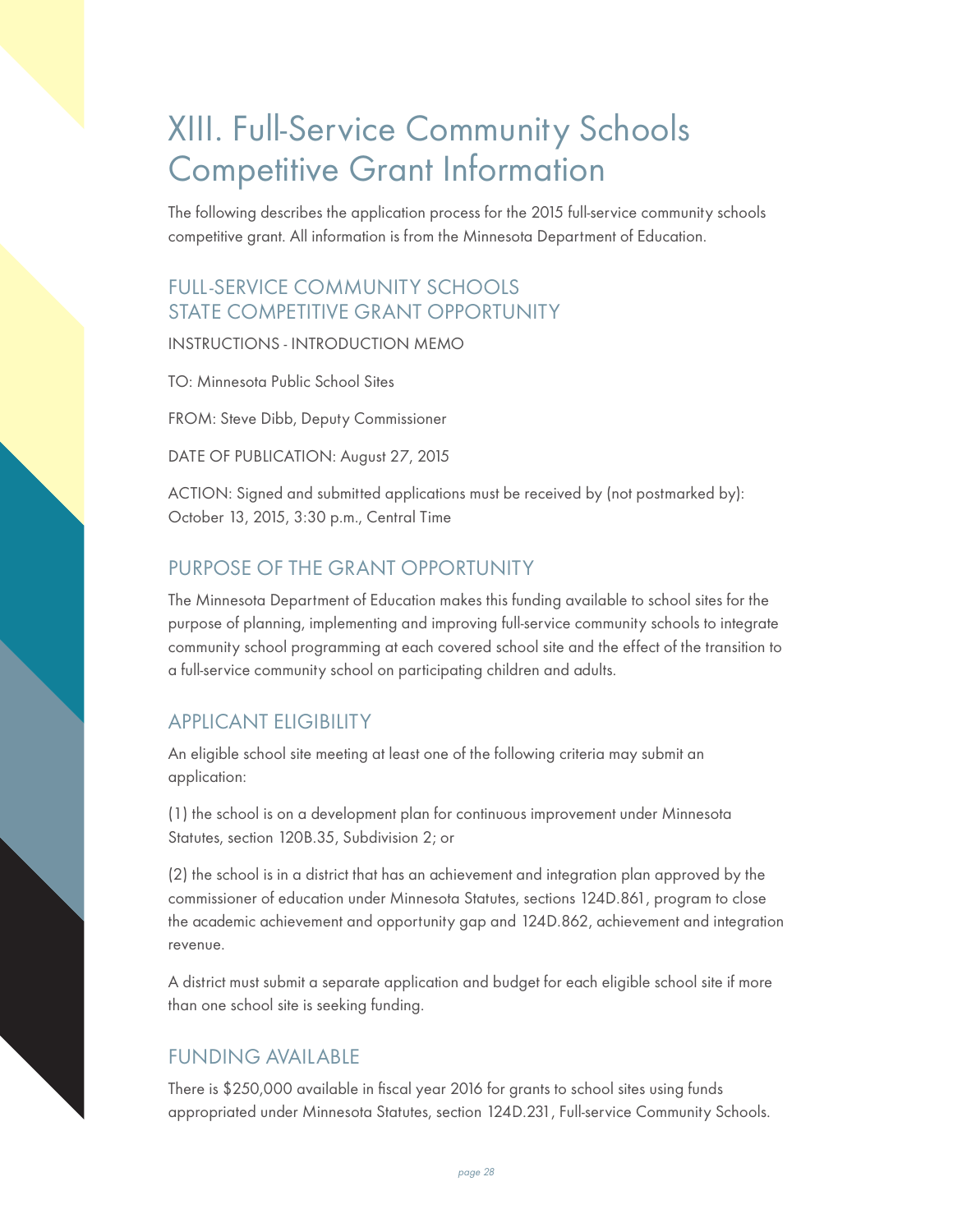Eligible and selected school sites may receive up to \$100,000 annually. School sites receiving funding under this section shall hire or contract with a partner agency to hire a site coordinator to coordinate services at each covered school site. Implementation funding of up to \$20,000 must be available for up to one year for planning for school sites. At the end of this period, a school must submit a full-service community plan, pursuant to paragraph (g) of Minnesota Statutes, section 124D.231 in order to access the remaining grant funds.

The state reserves the right to offer award amounts that differ than the applicant's request.

#### CONTINUATION AWARDS

An additional \$250,000 is available during state fiscal year 2017 for continuation awards. These awards would be available after approval of your state fiscal year 2017 budget and documentation of progress during the initial award period. Awards for fiscal year 2017 will not exceed more than \$100,000 per school site and would likely be in award amounts similar to the initial year award. Funding not expended during the initial year grant period would carry over into state fiscal year 2017.

### CONSIDERATIONS FOR FUNDING DECISIONS

In addition to the scoring criteria outlined in the Application Components Section, the commissioner shall consider the awarding of funds to schools with significant populations of students receiving free or reduced-price lunches and also schools with significant homeless and highly mobile students.

The commissioner must also dispense the funds in a manner to ensure equity among urban, suburban, and greater Minnesota schools.

#### ESTIMATED GRANT PERIOD

The term of the initial grant period is anticipated to be from mid-November, 2015 through June 30, 2016 with a continuation award for state fiscal year 2017 contingent upon an approved budget, progress made to date and report receipt. The continuation period is anticipated to run July 1, 2016 through June 30, 2017. Remaining funding from the initial grant period may carry forward to the continuation grant period. Progress must be evident and reporting requirements must be met.

#### STATE'S RIGHT TO CANCEL

This grant opportunity does not obligate the state to award a contract and the state reserves the right to cancel the solicitation if it is considered to be in its best interest due to lack of funding, agency priorities or other considerations.

All costs incurred in responding to this grant opportunity will be borne by the applicant.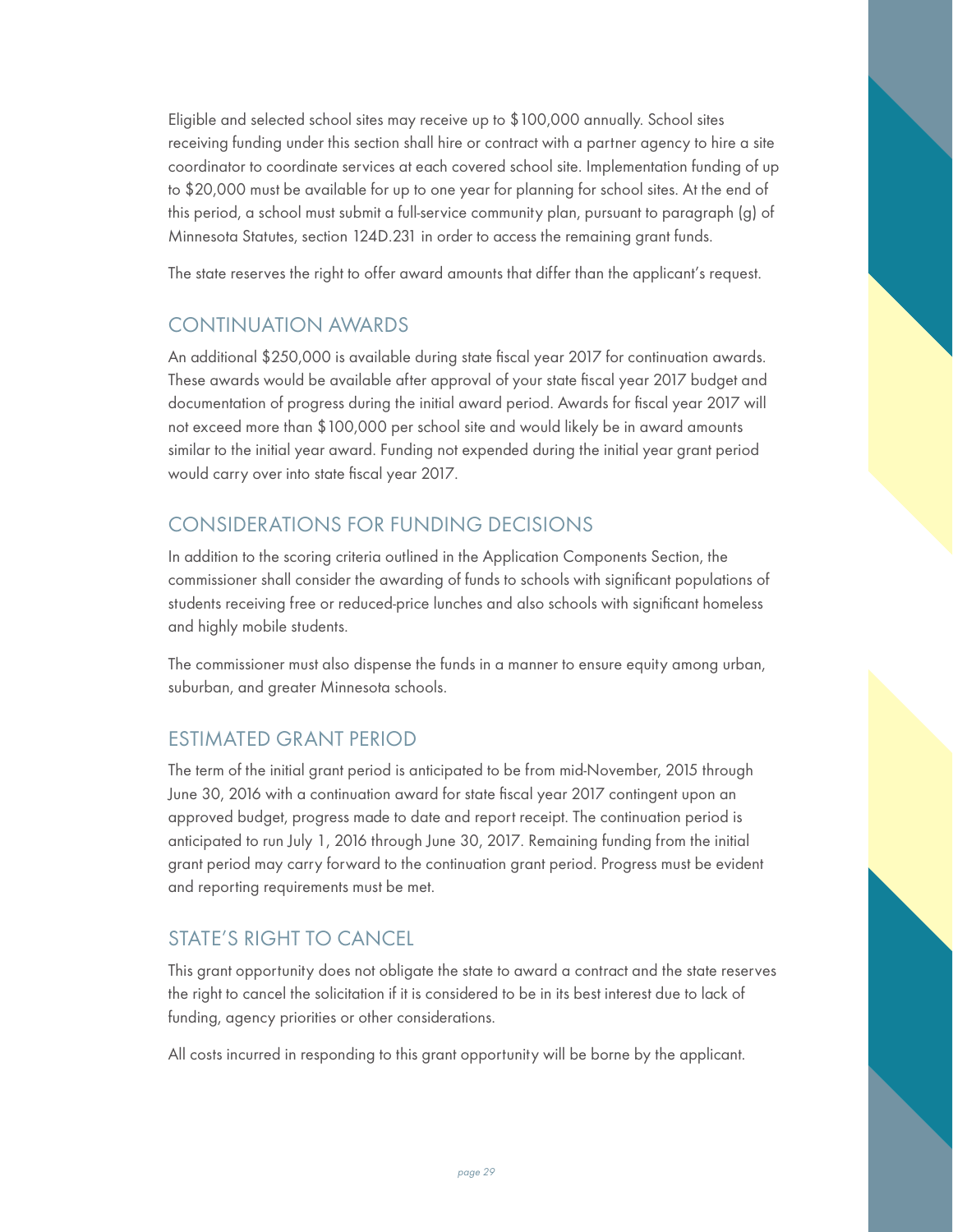## GENERAL INFORMATION SECTION

#### GRANTEE EXPECTATIONS AND ACTIVITIES

The following expectations are outlined in Minnesota Statutes, section 124D.231, Subdivision 2.

- 1. School sites receiving funding under this section shall hire or contract with a partner agency to hire a site coordinator to coordinate services at each covered school site.
- 2. Implementation funding of up to \$20,000 must be available for up to one year for planning for school sites. At the end of this period, the school must submit a full-service community school plan in order to access the remaining grant funds.
- 3. A school site must establish a School Leadership Team responsible for developing schoolspecific programming goals, assessing program needs, and overseeing the process of implementing expanded programming at each covered site.

### SCHOOL LEADERSHIP TEAM CRITERIA

The School Leadership Team shall have between 12 to 15 members and shall meet the following requirements:

- A. at least 30 percent of the members are parents and 30 percent of the members are teachers at the school site and must include the school principal and representatives from partner agencies; and
- B. the School Leadership Team must be responsible for overseeing the baseline analyses under paragraph (f) of Minnesota Statutes, section 124D.231. A team must have ongoing responsibility for monitoring the development and implementation of full service community school operations and programming at the school site and shall issue recommendations to schools on a regular basis and summarized in an annual report. These reports shall also be made available to the public at the school site and on school and district Web sites.

#### SCHOOL LEADERSHIP TEAM — OTHER TASKS

The School Leadership Team at each school site must develop a full-service community school plan detailing the steps the school leadership team will take, including:

- (1) timely establishment and consistent operation of the school leadership team;
- (2) maintenance of attendance records in all programming components;

(3) maintenance of measurable data showing annual participation and the impact of programming on the participating children and adults;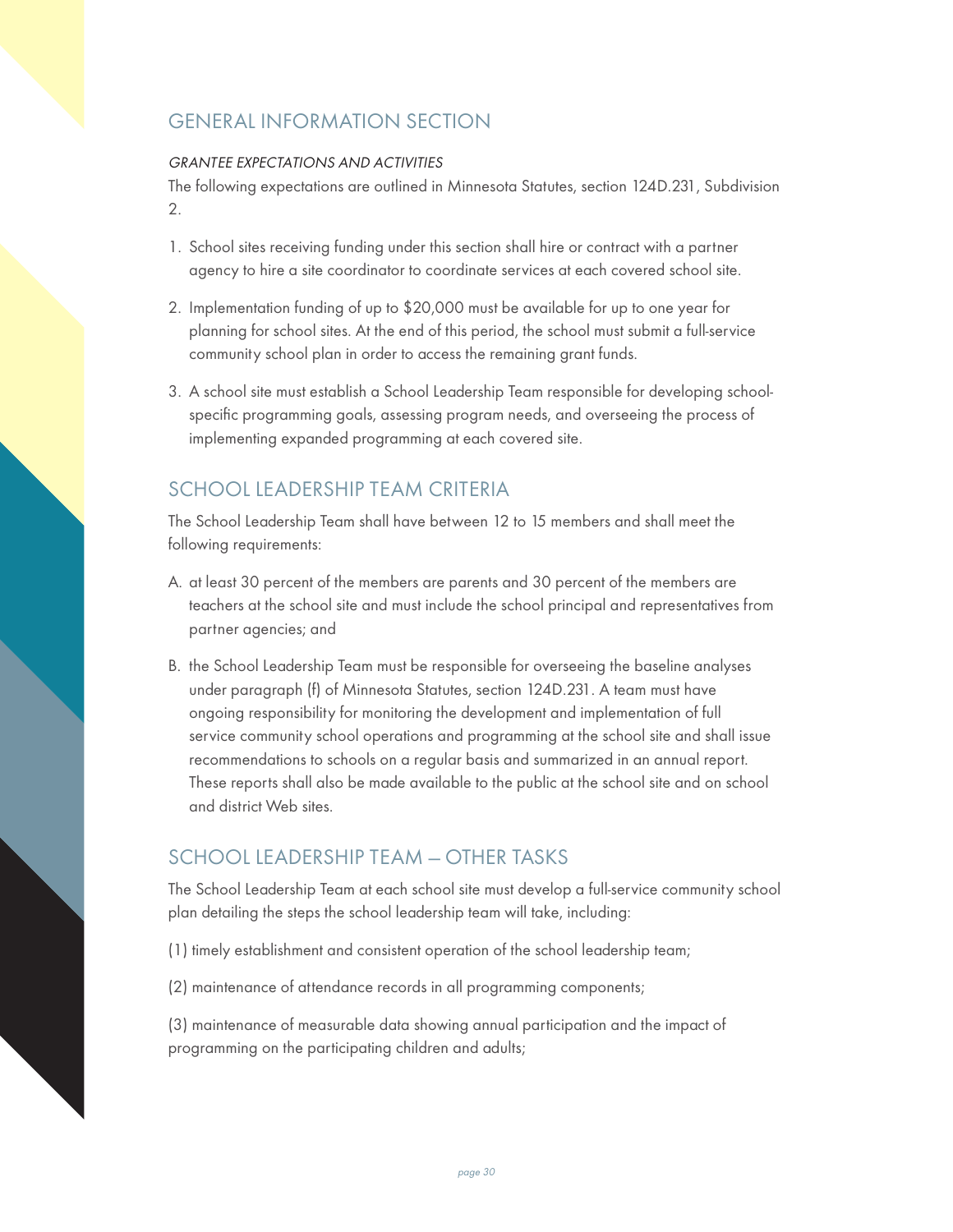(4) documentation of meaningful and sustained collaboration between the school and community stakeholders, including local governmental units, civic engagement organizations, businesses, and social service providers;

(5) establishment and maintenance of partnerships with institutions, such as universities, hospitals, museums, or not-for-profit community organizations to further the development and implementation of community school programming;

(6) ensuring compliance with the district nondiscrimination policy; and

(7) plan for School Leadership Team development.

#### BASELINE DATA ANALYSIS CRITERIA BEFORE PROGRAMMING

The School Leadership Team must be responsible for overseeing the baseline analyses. School sites must complete a baseline analysis prior to beginning programming as a fullservice community school. The analysis shall include:

(1) a baseline analysis of needs at the school site, led by the School Leadership Team, which shall include the following elements:

- I. identification of challenges facing the school;
- II. analysis of the student body, including:
	- a. number and percentage of students with disabilities and needs of these students
	- b. number and percentage of students who are English learners and the needs of these students;
	- c. numbers of students who are homeless or highly mobile; and
	- d. number and percentage of students receiving free or reduced-price lunch and the needs of these students; and

(2) analysis of enrollment and retention rates for students with disabilities, English learners, homeless and highly mobile students and students receiving free or reduced-priced lunch;

(3) analysis of suspension and expulsion data, including the justification for such disciplinary actions and the degree to which particular populations, including, but not limited to, students of color, students with disabilities, students who are English learners, and students receiving free or reduced-price lunch are represented among students subject to such action:

(4) analysis of school achievement data disaggregated by major demographic categories, including, but not limited to, race, ethnicity, English learner status, disability status, and free or reduced-price lunch status;

(5) analysis of current parent engagement strategies and their success; and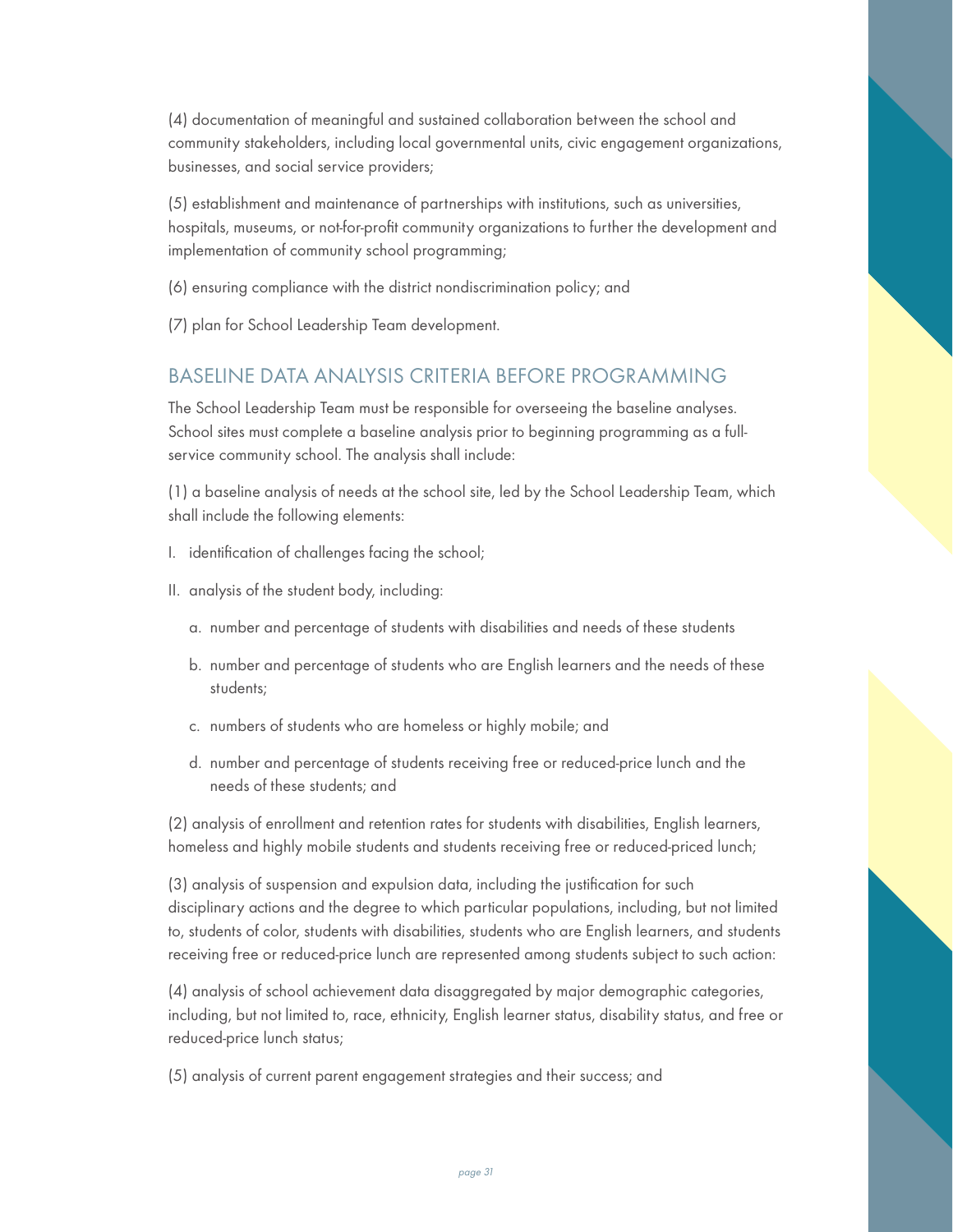(6) evaluation of the need for and availability of wraparound services, including, but not limited to:

- a. mechanisms for meeting students' social, emotional, and physical health needs, which may include coordination of existing services as well as the development of new services based on student needs; and
- b. strategies to create a safe and secure school environment and improve school climate and discipline, such as implementing a system of positive behavioral supports, and taking additional steps to eliminate bullying;

(7) a baseline analysis of community assets and a strategic plan for utilizing and aligning identified assets. This analysis should include, but is not limited to, a documentation of individuals in the community, faith-based organizations,community and neighborhood associations, colleges, hospitals, libraries, businesses, and social service agencies who may be able to provide support and resources; and

(8) a baseline analysis of needs in the community surrounding the school, led by the School Leadership Team, including, but not limited to:

- a. the need for high-quality, full-day child care and early childhood education programs;
- b. the need for physical and mental health care services for children and adults; and
- c. the need for job training and other adult education programming

#### ESTABLISHMENT OF PROGRAMMING

After the baseline analysis has been conducted, each school site receiving funding under this section must establish at least two of the following types of programming:

- 1. Early childhood:
	- i. early childhood education; and
	- ii. child care services;
- 2. Academic:
	- i. academic supports and enrichment activities, including expanded learning time;
	- ii. summer or after-school enrichment and learning experiences;
	- iii. job training, internship opportunities, and career counseling services;
	- iv. programs that provide assistance to students who have been truant, suspended or expelled; and
	- v. specialized instructional support services;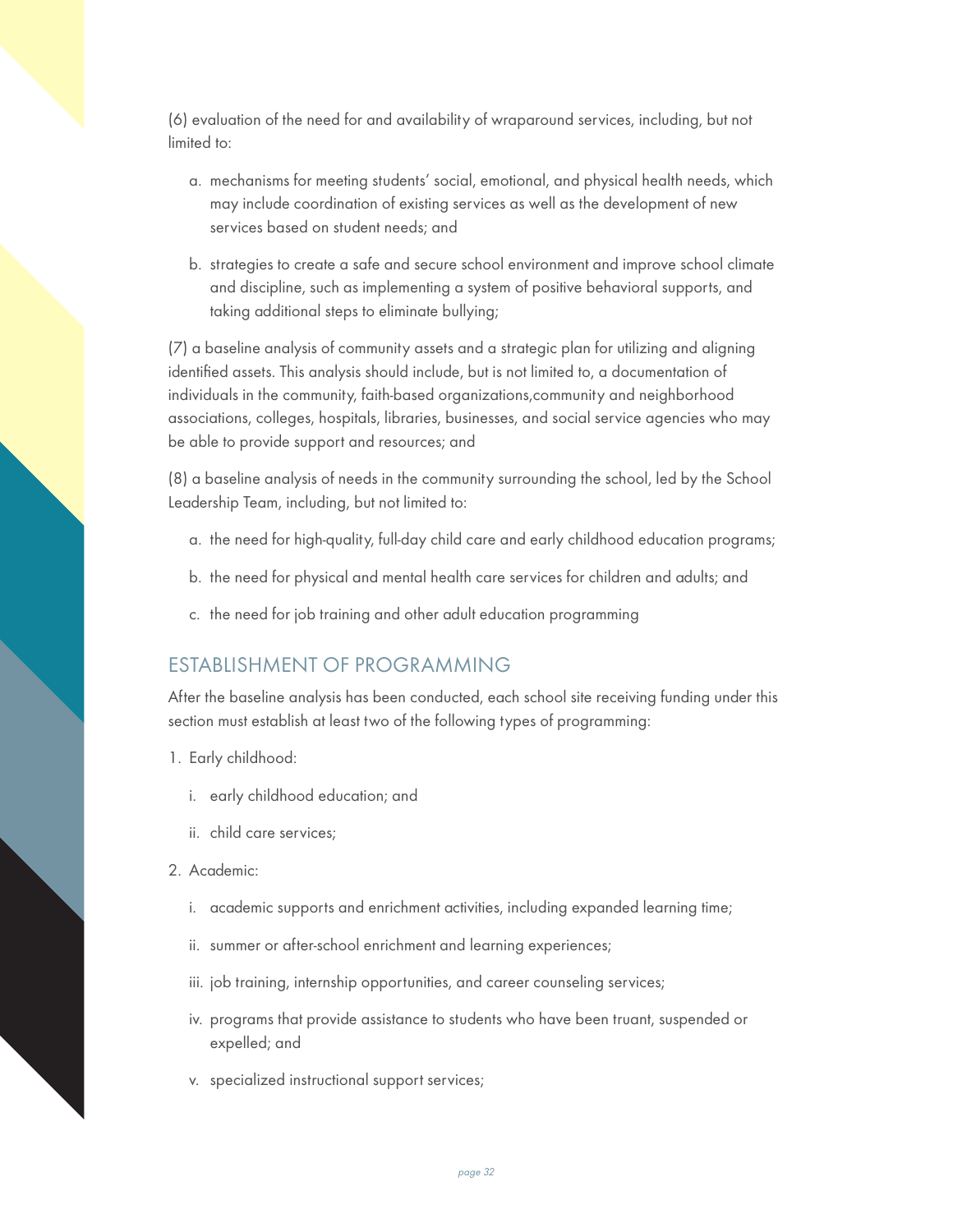- 3. Parent involvement:
	- i. programs that promote parental involvement and family literacy, including the Reading First and Early Reading First programs authorized under Part B, Title 1 of the Elementary and Secondary Education Act of 1965, USC, Title 20, Section 6361, et seq.;
	- ii. parent leadership development activities; and
	- iii. parenting education activities;
- 4. Mental and physical health:
	- i. mentoring and other youth development programs, including peer mentoring and conflict mediation;
	- ii. juvenile crime prevention and rehabilitation programs;
	- iii. home visitation services by teachers and other professionals;
	- iv. developmentally appropriate physical education;
	- v. nutrition services;
	- vi. primary health and dental care; and
	- vii. mental health counseling services;
- 5. Community involvement:
	- i. service and service-learning opportunities;
	- ii. adult education, including instruction in English as a second language; and
	- iii. homeless prevention services;
- 6. Positive discipline practices; and
- 7. Other programming designed to meet school and community needs identified in the baseline analysis and reflected in the full-service community school plan.

#### GRANTEE REPORTING

Grantees will be required to submit baseline data analysis based on criteria outlined in statute and under the Grantee Expectation Section. In addition, the full service community plan must be submitted within the initial year of funding. Annual reports must be summarized and reports shall be made to the public at the school site and on the school and district web sites. Additional progress reports may be requested. Refer to the information below for criteria to be considered in the Full-Service Community School Review Reporting.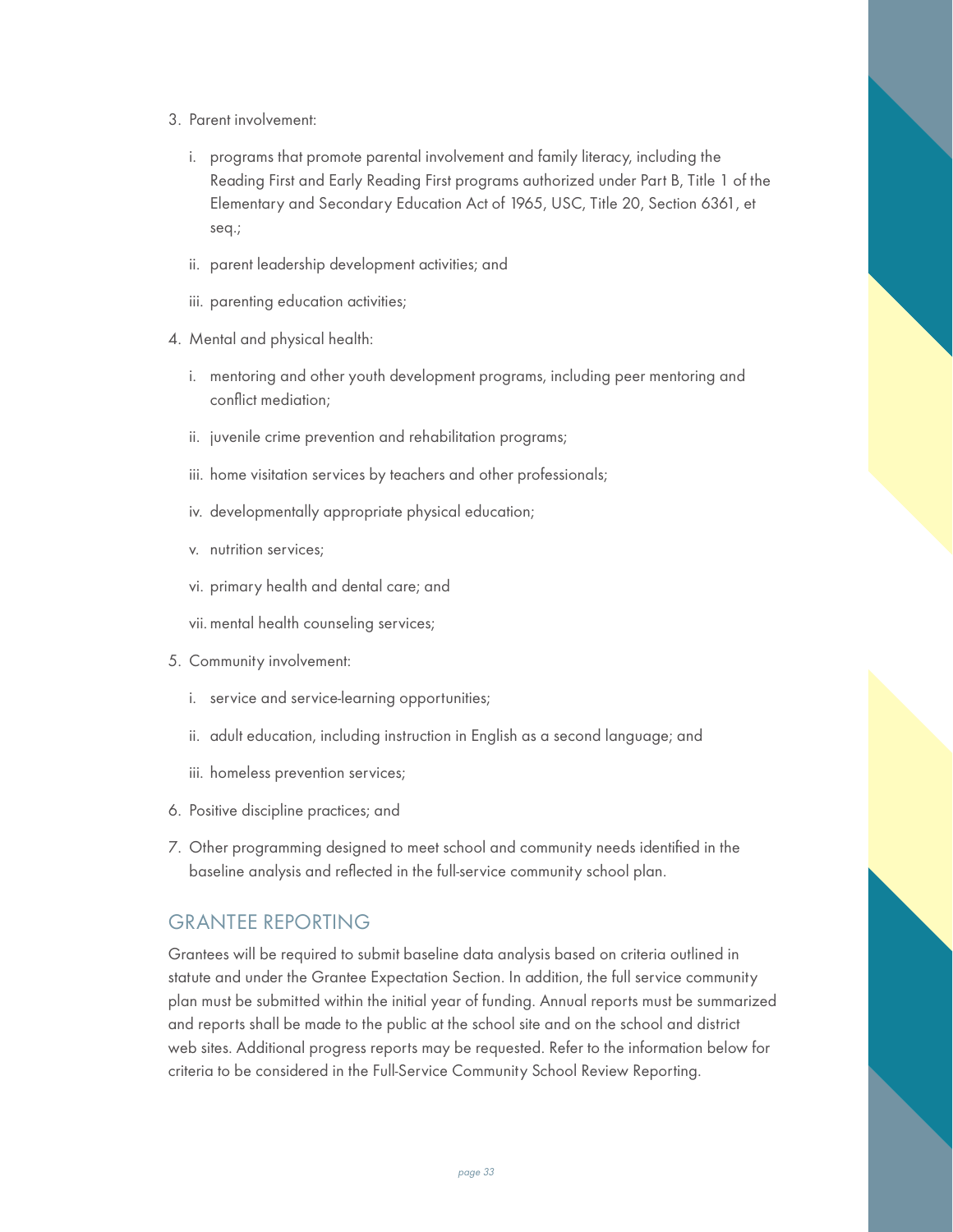#### FULL-SERVICE COMMUNITY SCHOOL REVIEW REPORTING

A. Every three years, a full-service community school site must submit to the commissioner, and make available at the school site and online, a report describing efforts to integrate community school programming at each covered school site and the effect of the transition to a full-service community school on participating children and adults. This report shall include, but is not limited to, the following:

(1) an assessment of the effectiveness of the school site in development or implementing the community school plan;

(2) problems encountered in the design and execution of the community school plan, including identification of any federal, state, or local statute or regulation impeding program implementation;

(3) the operation of the school leadership team and its contribution to successful execution of the community school plan;

(4) recommendations for improving delivery of community school programming to students and families;

(5) the number and percentage of students receiving community school programming who had not previously been served;

(6) the number and percentage of nonstudent community members receiving community school programming who had not previously been served;

(7) improvement in retention among students who receive community school programming;

(8) improvement in academic achievement among students who receive community school programming;

(9) changes in student's readiness to enter school, active involvement in learning and in their community, physical, social and emotional health, and student's relationship with the school and community environment;

(10) an accounting of anticipated local budget savings, if any, resulting from the implementation of the program;

(11) improvements to the frequency or depth of families' involvement with their children's education;

(12) assessment of community stakeholder satisfaction;

(13) assessment of institutional partner satisfaction;

(14) the ability, or anticipated ability, of the school site and partners to continue to provide services in the absence of future funding under this section;

(15) increases in access to services for students and their families; and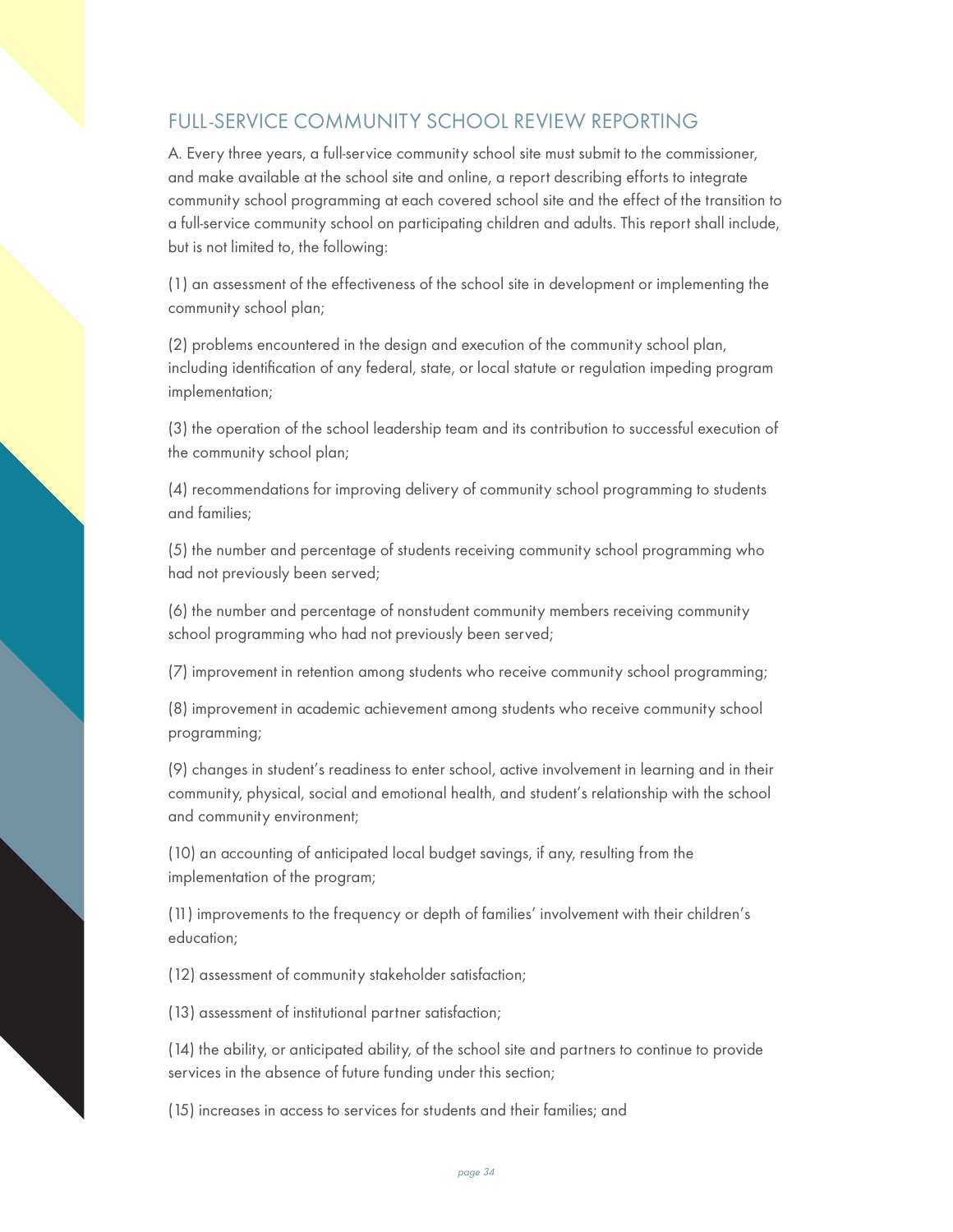(16) the degree of increased collaboration among participating agencies and private partners.

B. Reports submitted under this section shall be evaluated by the commissioner with respect to the following criteria:

(1) the effectiveness of the school or the community school consortium in implementing the full-service community school plan, including the degree to which the school site navigated difficulties encountered in the design and operation of the full-service community school plan, including identification of any federal, state, or local statute or regulation impeding program implementation;

(2) the extent to which the project has produced lessons about ways to improve delivery of community school programming to students;

(3) the degree to which there has been an increase in the number or percentage of students and nonstudents receiving community school programming;

(4) the degree to which there has been an improvement in retention of students and improvement in academic achievement among students receiving community school programming;

(5) local budget savings, if any, resulting from the implementation of the program;

(6) the degree of community stakeholder and institutional partner engagement;

(7) the ability, or anticipated ability, of the school site and partners to continue to provide services in the absence of future funding under this section;

(8) increases in access to services for students and their families;

(9) the degree of increased collaboration among participating agencies and private partners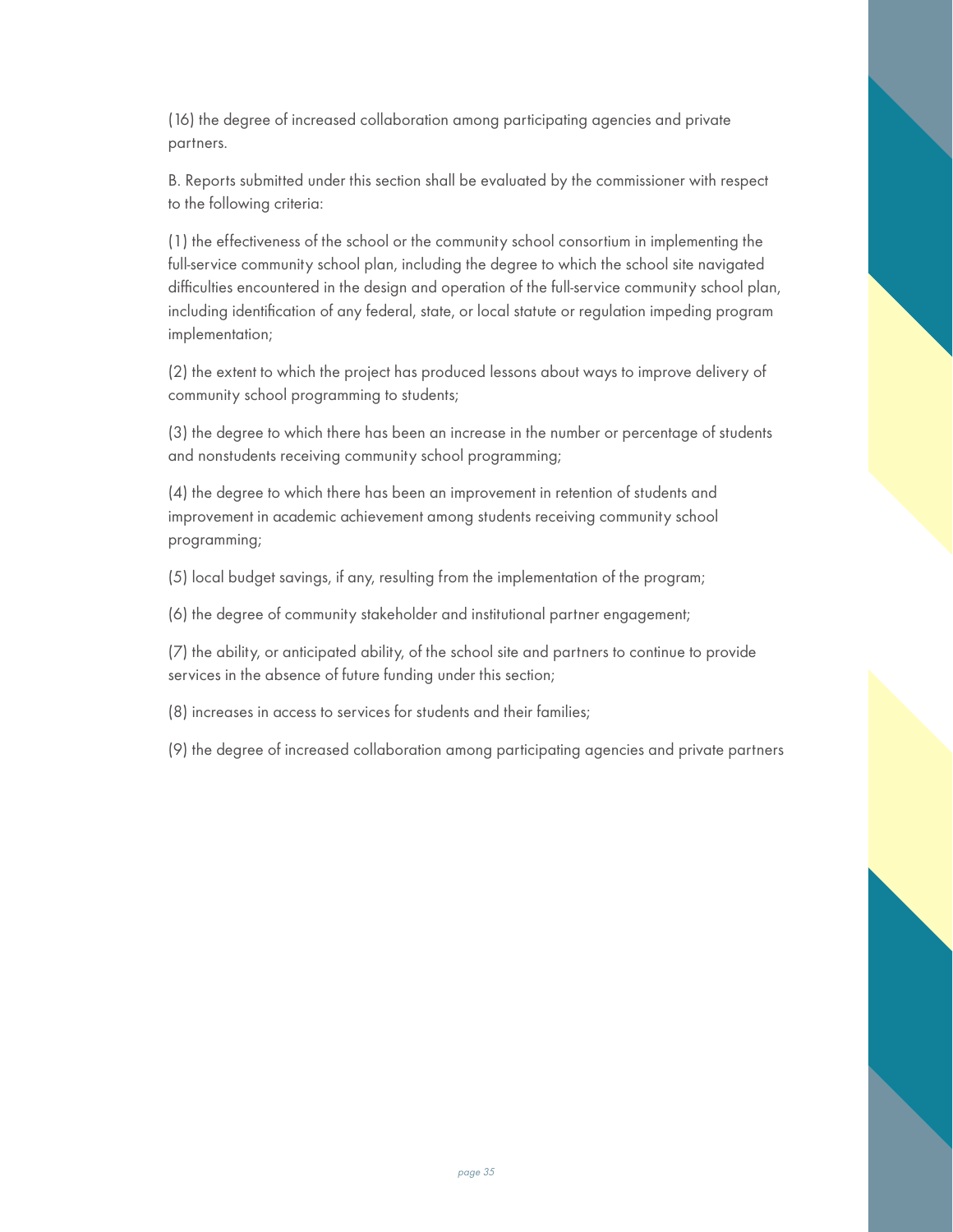| <b>NOTES:</b> |  |  |
|---------------|--|--|
|               |  |  |
|               |  |  |
|               |  |  |
|               |  |  |
|               |  |  |
|               |  |  |
|               |  |  |
|               |  |  |
|               |  |  |
|               |  |  |
|               |  |  |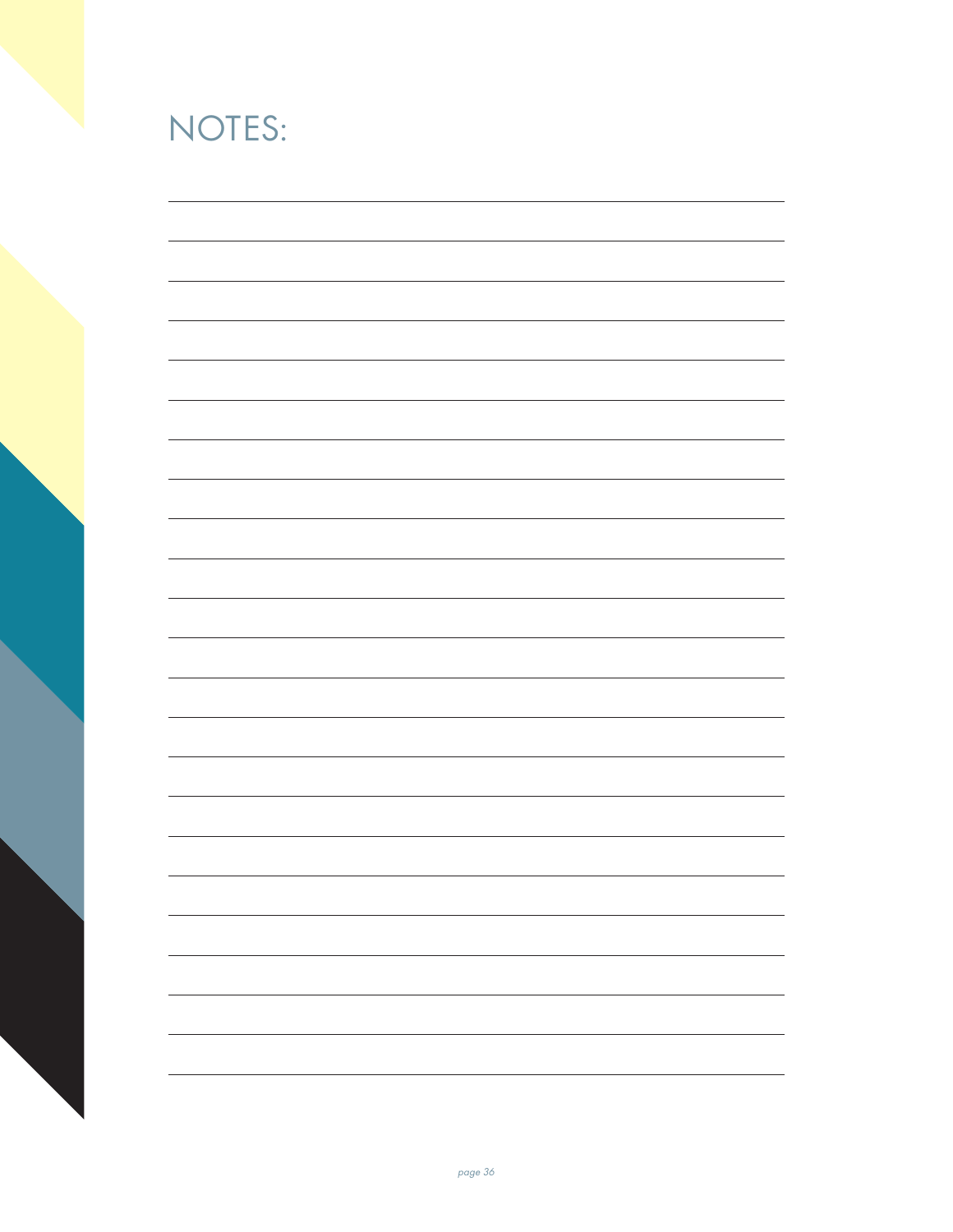